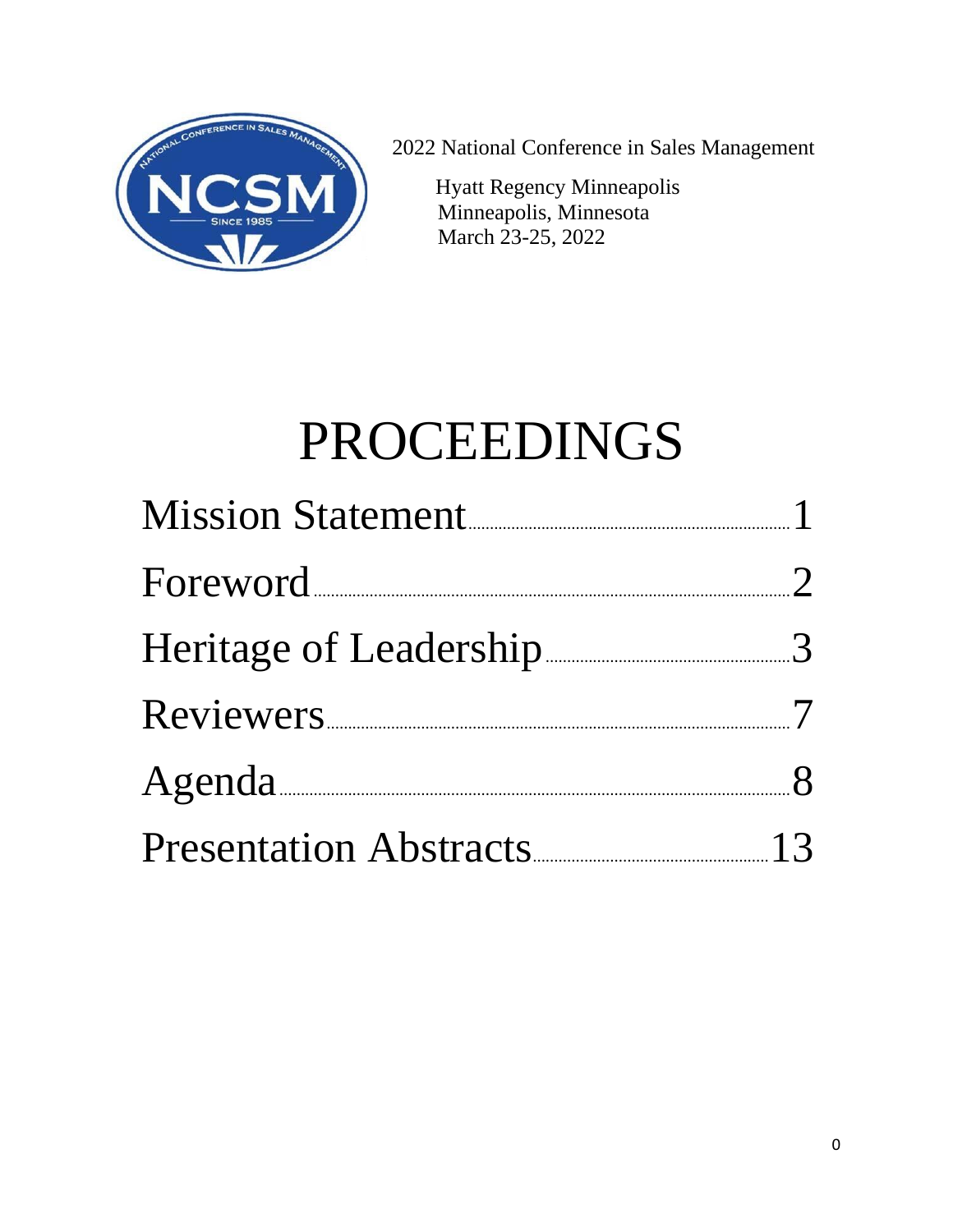# **National Conference on Sales Management Mission Statement**

- The mission of the National Conference on Sales Management (NCSM) is to create and disseminate knowledge on professional selling and sales management. This mission has three legs: Research, PSE, and Business Involvement.
- **Research**  The conference should be a focal point for the development and transfer of knowledge on sales and sales management. We should provide a forum for the development of quality research in the sales and sales management area.
- **PSE**  A related leg is to encourage growth that strengthens PSE and its educational component. The NCSM should be designed whenever reasonable to support the PSE faculty advisors. Our activities should be structured in a fashion that recognizes their important role in the dissemination of sales and sales management knowledge as advisors to students.
- **Business Community Involvement** The final leg consists of our role in recognizing the opinions and contributions of the people who are working in the field of sales and sales management. Business people can make an important contribution in evaluating the research we are doing and in sharing ideas on trends in sales management and selling. NCSM seeks to enhance the practice of professional selling and sales management by fostering the dialogue between academicians and practitioners.
- Through adherence to the mission, the National Conference on Sales Management (NCSM) exists to create the premier national conference for disseminating knowledge in the areas of sales management and professional selling.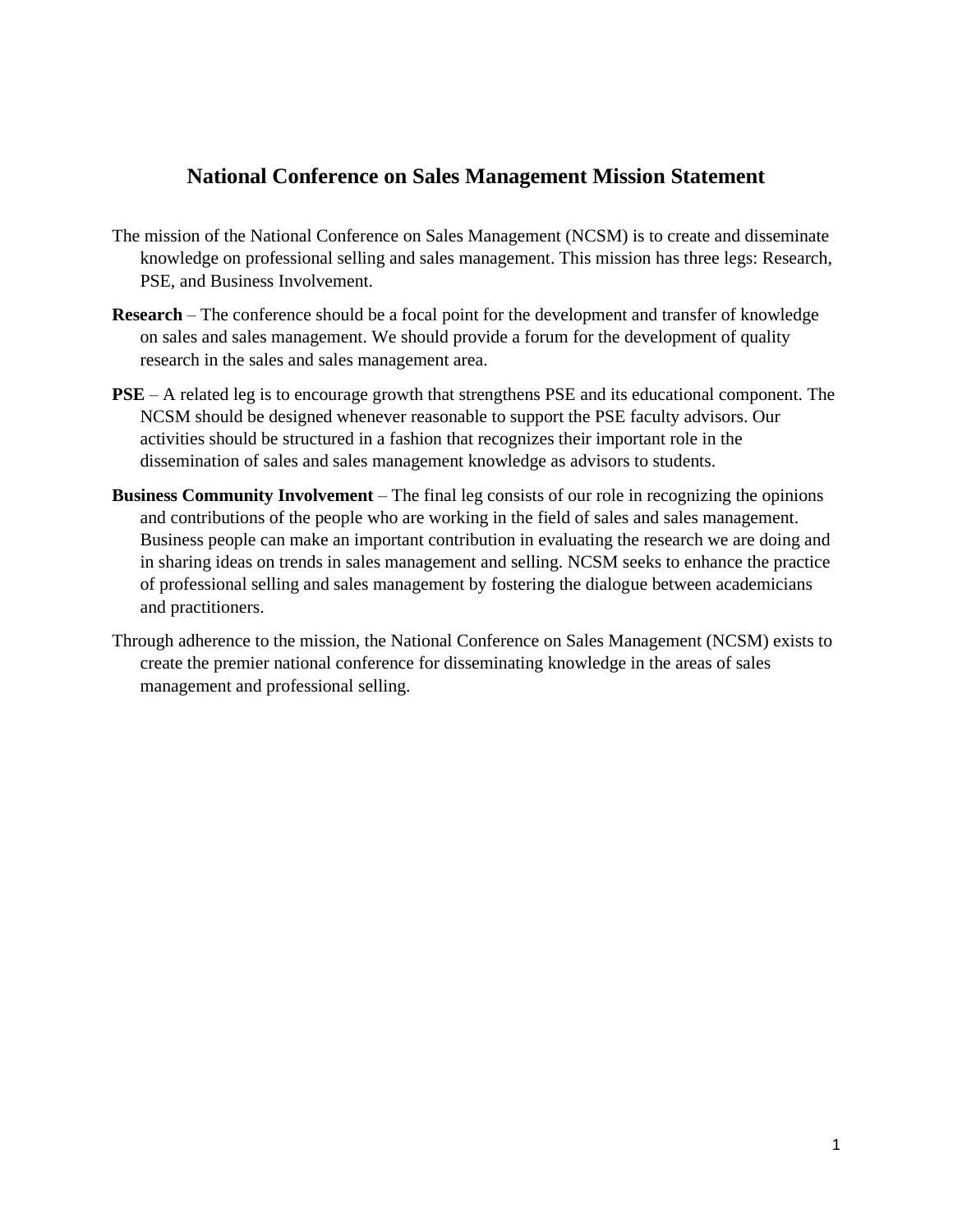#### **FOREWORD**

This thirty-sixth volume of the Proceedings from the National Conference in Sales Management contains articles and abstracts of presentations scheduled at the 2022 Conference held March 23-25 at the Hyatt Regency Minneapolis in Minneapolis, Minnesota. Each article was selected after a blind competitive review process and will be presented at the conference by at least one author. In addition, the three-day Conference devotes four sessions to the corporate sponsored Best Sales Teaching Innovation award. Based on the success of the Research Round Table this session continues at this year's conference, as well as four very interesting special session presentations/panel discussions. As always, the 2022 Conference continues to provide the outstanding socializing and networking opportunities that are hallmarks of the NCSM.

As interest in sales research and education has significantly expanded over the years, Conference attendance by both academics and practitioners continues to be strong.

Special recognition for this 2020 Conference goes to:

- Joan Rogala, Executive Director of Pi Sigma Epsilon for her expert support and guidance throughout the conference planning process, and all the staff of Pi Sigma Epsilon for all they do behind the scenes.
- The NCSM Executive Board Lisa Simon of Cal Poly, San Luis Obispo for her leadership and guidance as the Executive Director of the NCSM; Christine Lai of Emlyon Business School for serving as Competitive Sessions Chairs; Bryan Hochstein of The University of Alabama and Catherine Johnson of the University of Toledo serving as Co-chairs of the Doctoral Student Sales Research Program; Rebecca Dingus of Central Michigan University for serving as Sales Education Track Coordinator; Stefanie Boyer of Bryant University for serving as Special Sessions Coordinator; Aaron Arndt of Old Dominion University and David Locander from University of Tennessee Chattanooga for serving as member at large and assisting with program development.
- All the paper reviewers (see list in separate document) for their constructive feedback to help authors advance their research.
- And all of the contributors and supporters of the Conference who put their valuable time into making this Conference a success.

The goal of the National Conference in Sales Management is to serve as a forum for professionalizing selling and sales management by bringing together a broad spectrum of academics and practitioners. Thanks to the support and effort of everyone associated with this thirty-fifth event, this goal continues to be met.

David Fleming Stacey Schetzsle Program Chair Program Chair Program Chair Program Chair Program Chair Program Chair Program Chair Program Chair Program Chair Program Chair Program Chair Program Chair Program Chair Program Chair Program Chair Program Chai Indiana State University University of Tampa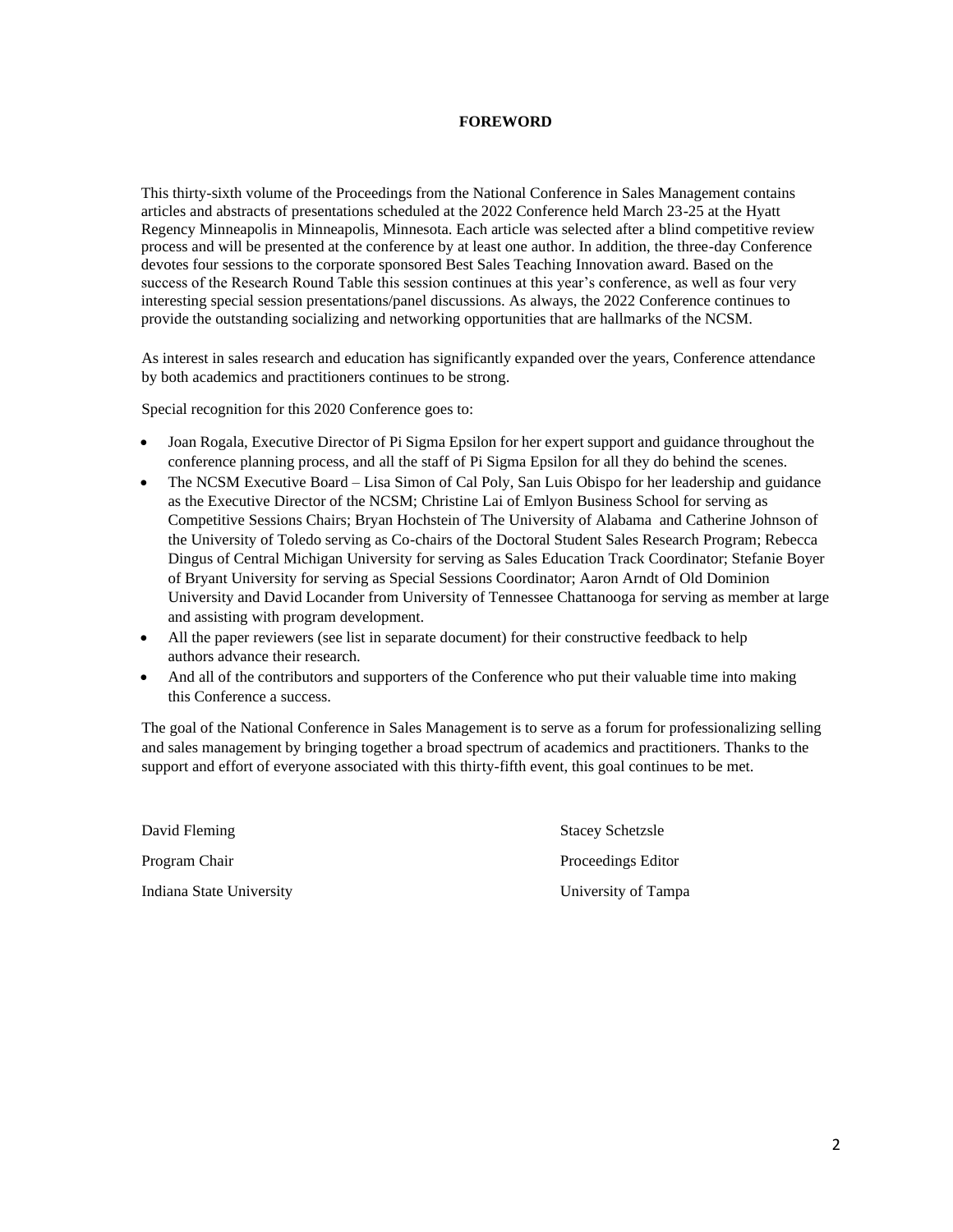## **HERITAGE OF LEADERSHIP FOR NCSM**

| Year | <b>Program Chair</b>                  | <b>Proceedings Editor</b>             |
|------|---------------------------------------|---------------------------------------|
| 1986 | E. James Randall                      | E. James Randall                      |
|      | Georgia Southern University           | Georgia Southern University           |
| 1987 | E. James Randall                      | E. James Randall                      |
|      | Georgia Southern University           | Georgia Southern University           |
| 1988 | E. James Randall                      | David J. Good                         |
|      | Georgia Southern University           | Central Missouri State<br>University  |
| 1989 | David J. Good                         | David J. Good                         |
|      | Central Missouri State<br>University  | Central Missouri State<br>University  |
| 1990 | David J. Good                         | James B. Deconinck                    |
|      | Central Missouri State<br>University  | Central Missouri State<br>University  |
| 1991 | E. James Randall                      | Roberta J. Good                       |
|      | Georgia Southern University           | Central Missouri State<br>University  |
| 1992 | Ramon A. Avila                        | Dan C. Weilbaker                      |
|      | <b>Ball State University</b>          | Northern Illinois State<br>University |
| 1993 | Ramon A. Avila                        | Dan C. Weilbaker                      |
|      | <b>Ball State University</b>          | Northern Illinois State<br>University |
| 1994 | Dan C. Weilbaker                      | Rick E. Ridnour                       |
|      | Northern Illinois State<br>University | Northern Illinois University          |
| 1995 | Dan C. Weilbaker                      | Timothy A. Longfellow                 |
|      | Northern Illinois State<br>University | <b>Illinois State University</b>      |
| 1996 | Timothy A. Longfellow                 | Michael R. Williams                   |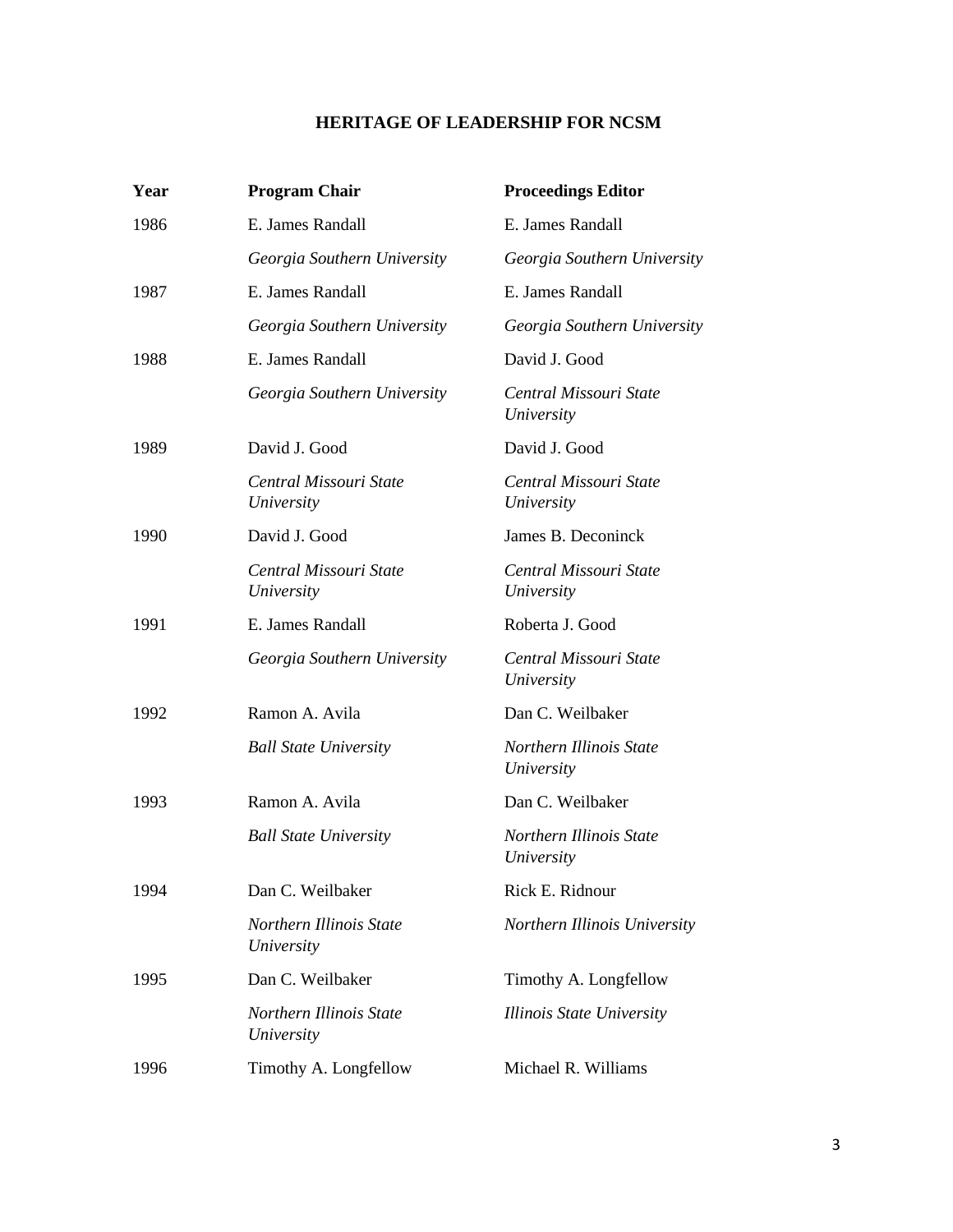*Illinois State University Illinois State University*

| 1997 | Timothy A. Longfellow            | Michael R. Williams               |
|------|----------------------------------|-----------------------------------|
|      | <b>Illinois State University</b> | <b>Illinois State University</b>  |
| 1998 | Michael R. Williams              | Michael A. Humphreys              |
|      | Illinois State University        | <b>Illinois State University</b>  |
| 1999 | Michael R. Williams              | Michael A. Humphreys              |
|      | Illinois State University        | <b>Illinois State University</b>  |
| 2000 | Michael A. Humphreys             | Jon M. Hawes                      |
|      | Illinois State University        | The University of Akron           |
| 2001 | Michael A. Humphreys             | Jon M. Hawes                      |
|      | <b>Illinois State University</b> | The University of Akron           |
|      |                                  |                                   |
| 2002 | David A. Reid                    | Jon M. Hawes                      |
|      | The University of Toledo         | The University of Akron           |
|      |                                  | Scott A. Inks                     |
|      |                                  | Middle Tennessee State University |
| 2003 | David A. Reid                    | Scott A. Inks                     |
|      | The University of Toledo         | Middle Tennessee State University |
| 2004 | Scott A. Inks                    | C. David Shepherd                 |
|      | <b>Ball State University</b>     | Kennesaw State University         |
| 2005 | Scott A. Inks                    | C. David Shepherd                 |
|      | <b>Ball State University</b>     | Kennesaw State University         |
| 2006 | C. David Shepherd                | Mark C. Johlke                    |
|      | Kennesaw State University        | <b>Bradley University</b>         |
| 2007 | Mark C. Johlke                   | C. David Shepherd                 |
|      | <b>Bradley University</b>        | Georgia Southern University       |
| 2008 | Mark C. Johlke                   | Ellen Bolman Pullins              |
|      | <b>Bradley University</b>        | The University of Toledo          |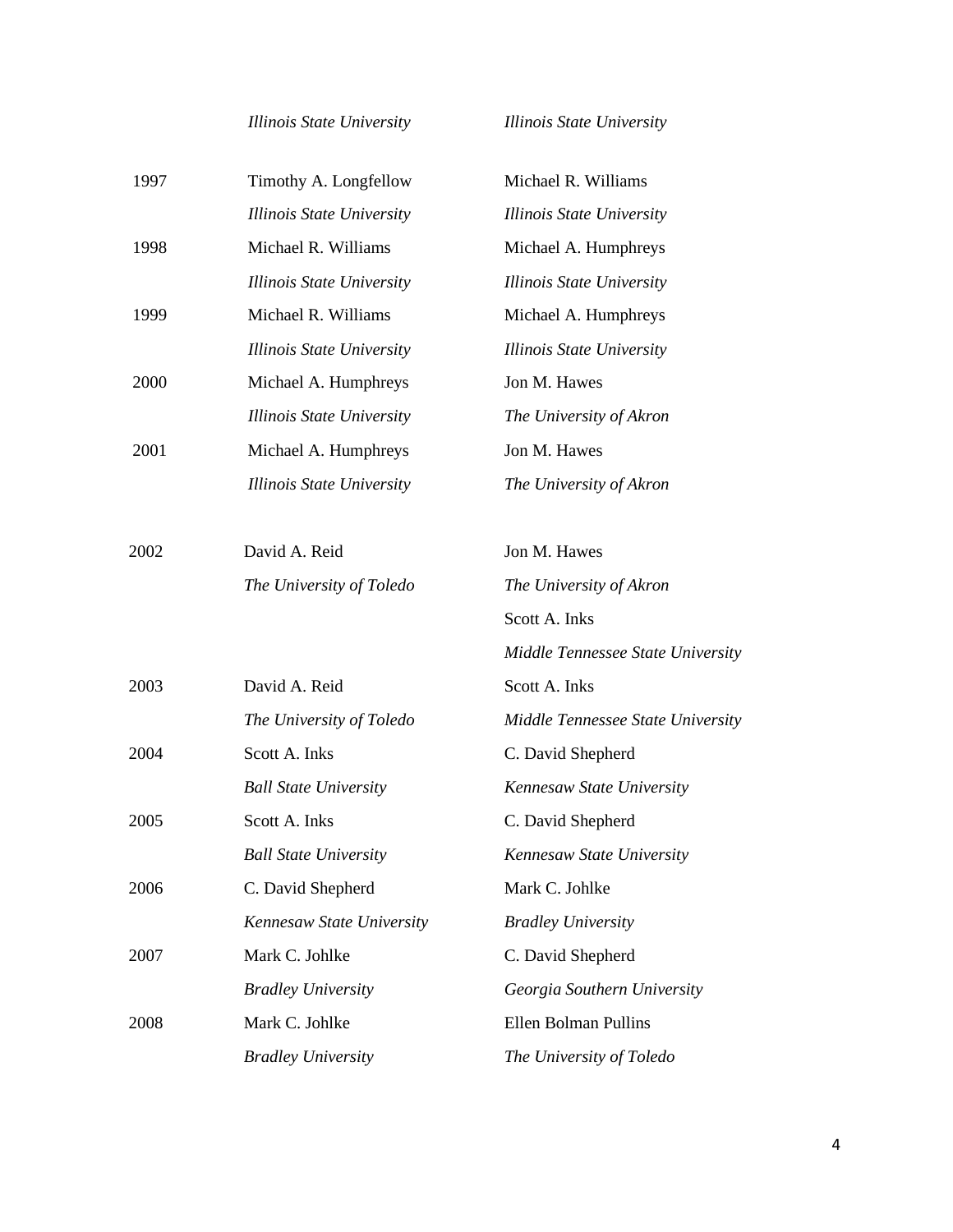| 2009 | Mark C. Johlke                                                        | Ellen Bolman Pullins                                        |
|------|-----------------------------------------------------------------------|-------------------------------------------------------------|
|      | <b>Bradley University</b>                                             | The University of Toledo                                    |
| 2010 | Ellen Bolman Pullins                                                  | Concha R. Neeley                                            |
|      | The University of Toledo                                              | Central Michigan University                                 |
| 2011 | Ellen Bolman Pullins                                                  | Concha R. Neeley                                            |
|      | The University of Toledo                                              | Central Michigan University                                 |
| 2012 | Concha Allen                                                          | Michael L. Mallin                                           |
|      | Central Michigan<br>University                                        | The University of Toledo                                    |
| 2013 | Concha Allen                                                          | Michael L. Mallin                                           |
|      | Central Michigan<br>University                                        | The University of Toledo                                    |
| 2014 | Michael L. Mallin                                                     | Scott M. Widmier                                            |
|      | The University of Toledo                                              | Kennesaw State University                                   |
| 2015 | Michael L. Mallin                                                     | Scott M. Widmier                                            |
|      | The University of Toledo                                              | Kennesaw State University                                   |
| 2016 | Scott M. Widmier                                                      | Lisa R. Simon                                               |
|      | Kennesaw State University                                             | California Polytechnic State University,<br>San Luis Obispo |
| 2017 | Scott M. Widmier                                                      | Lisa R. Simon                                               |
|      | Kennesaw State University                                             | California Polytechnic State University,<br>San Luis Obispo |
| 2018 | Lisa R. Simon                                                         | David E. Fleming                                            |
|      | California Polytechnic<br>State University, San Luis<br><i>Obispo</i> | <b>Indiana State University</b>                             |
| 2019 | Lisa R. Simon                                                         | David E. Fleming                                            |
|      | California Polytechnic<br>State University, San Luis<br><i>Obispo</i> | <b>Indiana State University</b>                             |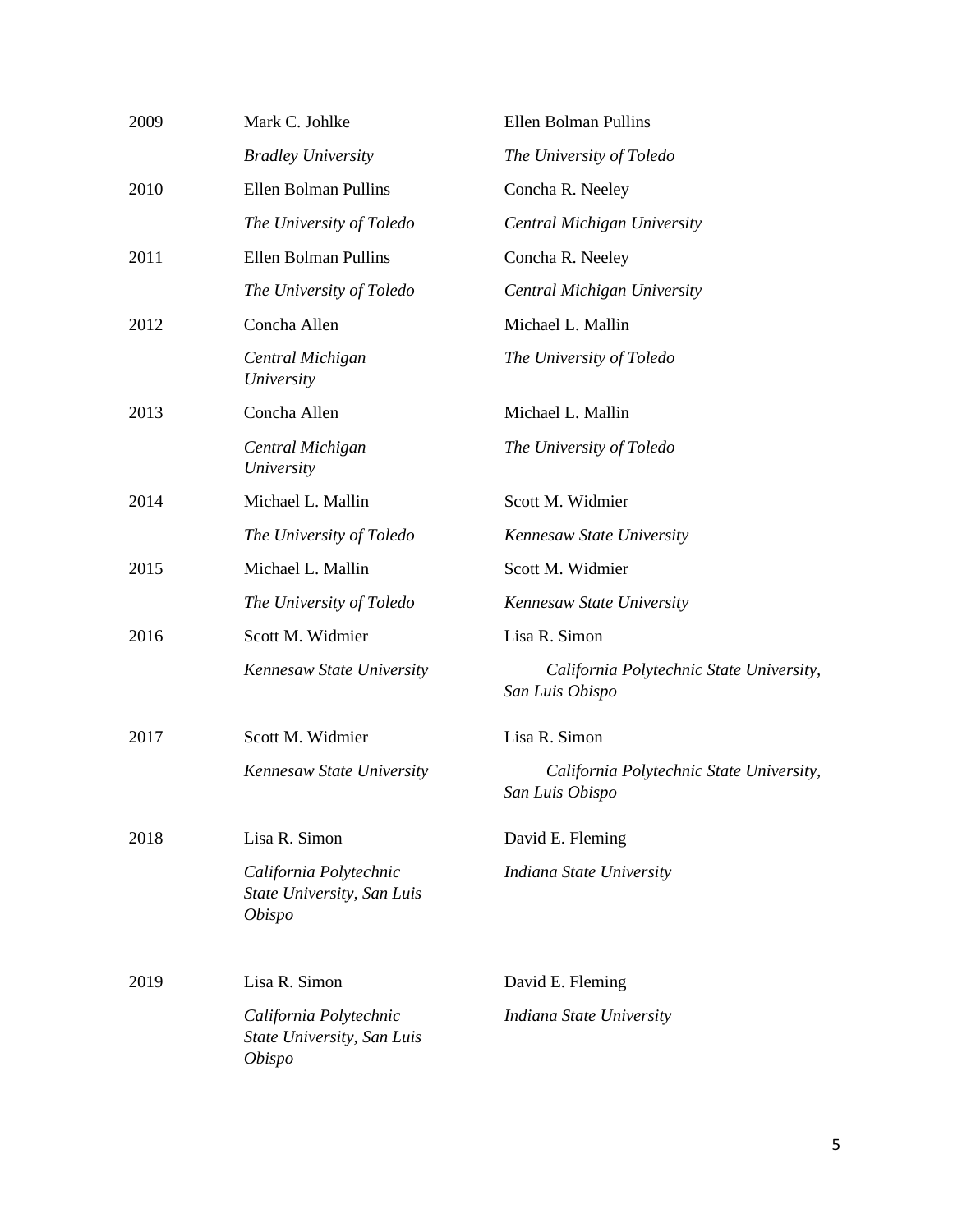| 2020 | David E. Fleming         | <b>Stacey Schetzsle</b> |
|------|--------------------------|-------------------------|
|      | Indiana State University | University of Tampa     |
| 2021 | David E. Fleming         | <b>Stacey Schetzsle</b> |
|      | Indiana State University | University of Tampa     |
| 2022 | David E. Fleming         | <b>Stacey Schetzsle</b> |
|      | Indiana State University | University of Tampa     |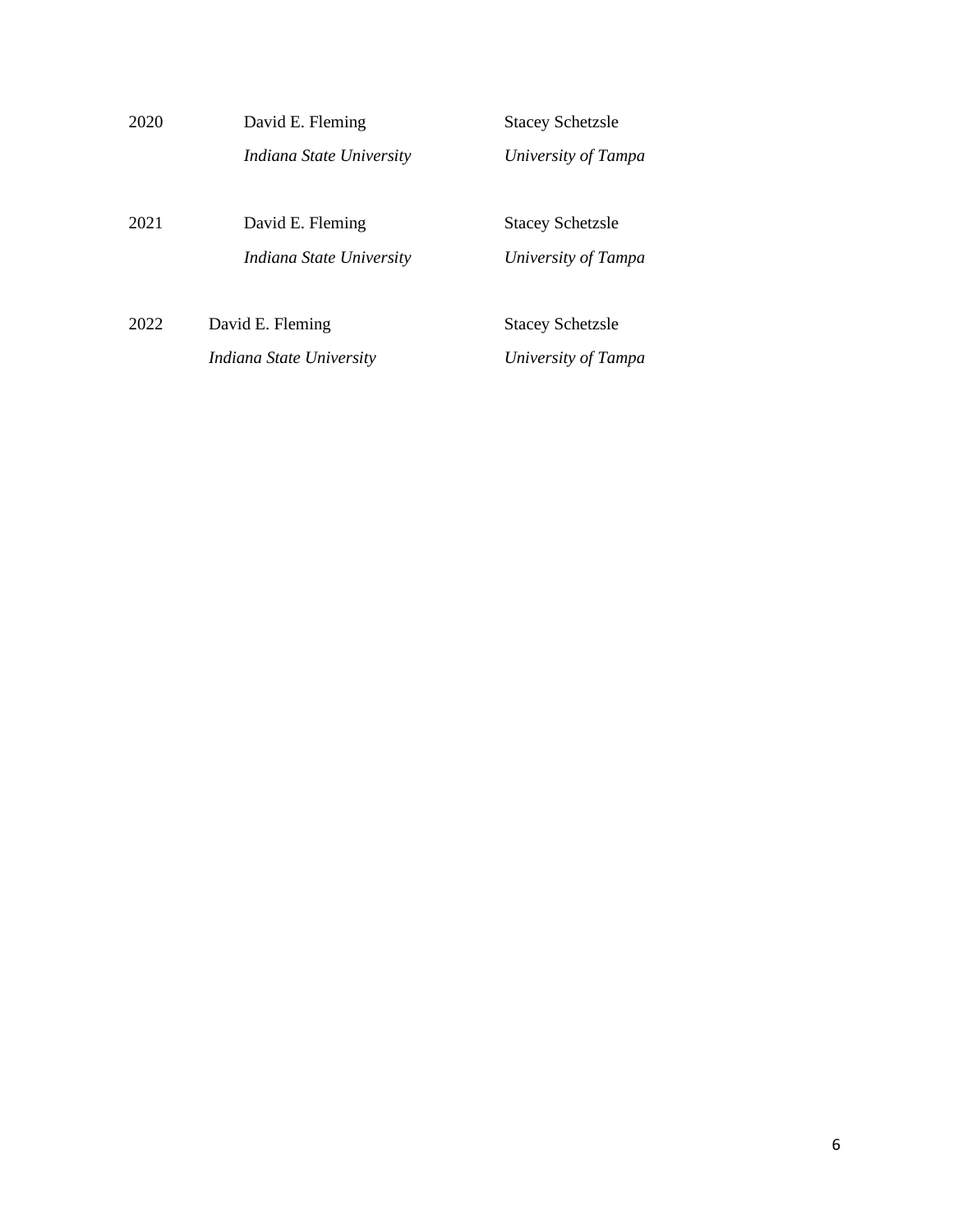#### **National Conference in Sales Management 2022 Reviewers**

**Conference Chair:** David E. Fleming, *Indiana State University*  **Competitive Papers Chair:** Christine Lai, *Emlyon Business School* **Reviewers:** Richard McFarland, ESSEC Business School Gary Hunter, University of Mississippi Laura Munoz, University of Dallas Gregory Alan Rich, Bowling Green State University Ryan Mullins, Clemson University Alexander Hass, Justus Liebig University Carlin Nguyen, California State University Gary Schirr, Radford University Deva Rangarajan, IESEG Business School Karina Burgdorff, Aalborg University Business School Manoshi Samaraweera, University of Central Oklahoma Bruno Lussieur, HEC Montreal Lisa Beeler, Clemson University David Locander, University of Tennessee Chattanooga J. Ricky Fergurson, Indiana State University Jeff Hoyle, Central Michigan University Rebecca Dingus, Central Michigan University Michael L. Mallin, University of Toledo Scott Widmier, Kennesaw State university Mark Johlke, Bradley University Sunder Sarang, Texas Christian University Narendra Bosukonda, Texas A&M University Muzeeb Shaik, Texas A&M University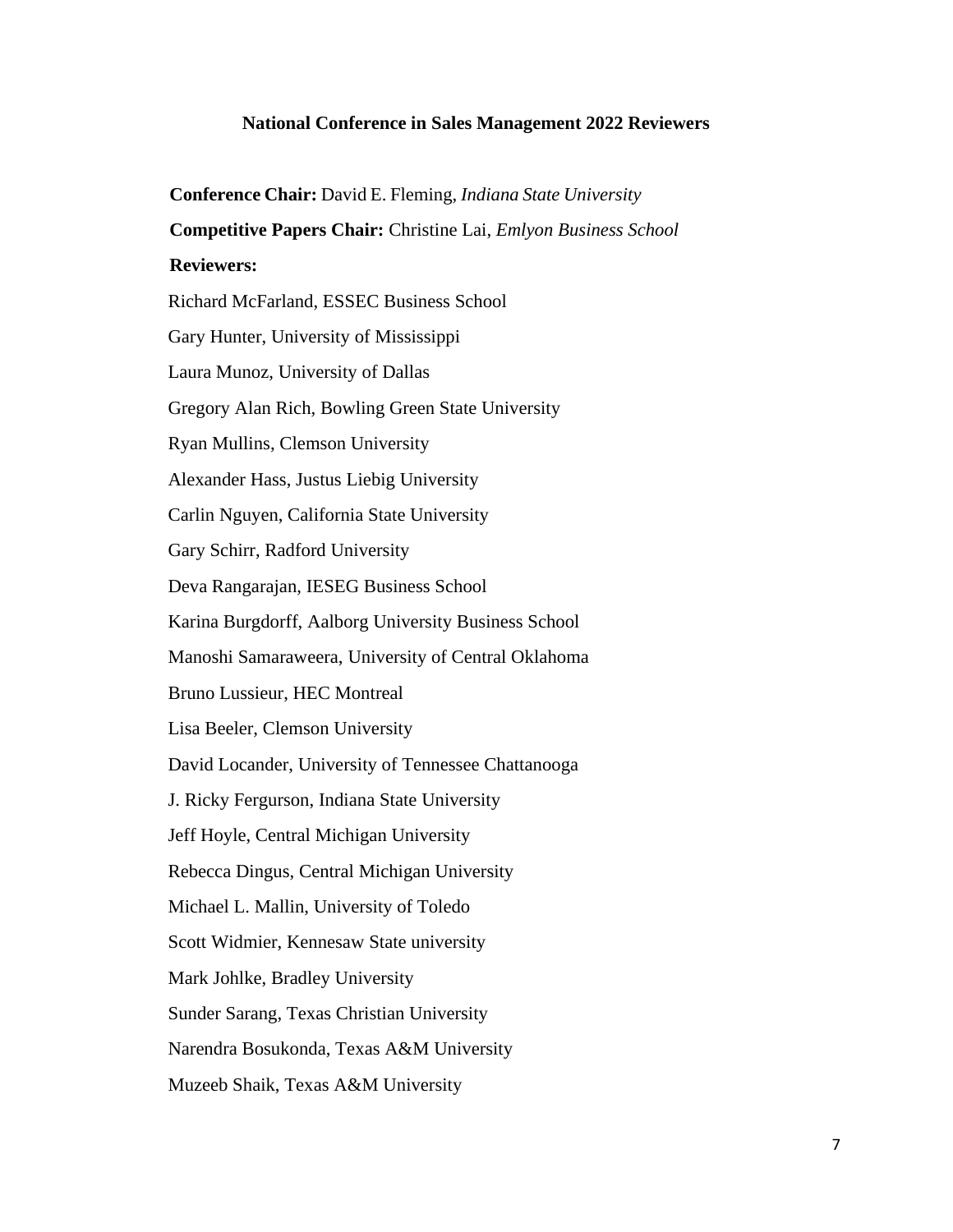# **National Conference in Sales Management 2022 Agenda**

| <b>Time</b>               | <b>Session</b>                                                                                                                                                                      |
|---------------------------|-------------------------------------------------------------------------------------------------------------------------------------------------------------------------------------|
| Wednesday, March 23, 2022 |                                                                                                                                                                                     |
| 11:00-12:45               | Pre-Conference: Doctoral Student Consortium and Lunch                                                                                                                               |
|                           |                                                                                                                                                                                     |
| $1:00-1:20$               | Welcome                                                                                                                                                                             |
|                           |                                                                                                                                                                                     |
| $1:25-1:55$               | Teaching Moment Session #1                                                                                                                                                          |
|                           | <b>Session Chair:</b>                                                                                                                                                               |
|                           | Presentation #1:                                                                                                                                                                    |
|                           | Developing the link between salesperson use of questions, need gap, and FAB statements                                                                                              |
|                           | David Locander, University of Tennessee at Chattanooga, Barron W. Brown, Louisiana Tech                                                                                             |
|                           | University                                                                                                                                                                          |
|                           | Presentation #2:                                                                                                                                                                    |
|                           | Take selling out of the box: Auction style                                                                                                                                          |
|                           | Linda G. Mullen, Georgia Southern University                                                                                                                                        |
|                           | Presentation #3:                                                                                                                                                                    |
|                           | Uncovering the hidden need: Practicing probing and implication questions                                                                                                            |
|                           | Barb Barney-McNamara, Ferris State University, Nicole Flink, Weber State University                                                                                                 |
|                           |                                                                                                                                                                                     |
| $2:05 - 3:05$             | Research Session #1                                                                                                                                                                 |
|                           | <b>Session Chair:</b>                                                                                                                                                               |
|                           | Presentation #1:                                                                                                                                                                    |
|                           | Salesperson depression and performance overtime: Examining job resources during the initial period<br>of a crisis                                                                   |
|                           | Lisa Beeler, Clemson University, Willy Bolander, Florida State University, Nathaniel N. Hartmann,<br>University of South Florida and Bruno Lussier, HEC Montreal                    |
|                           | Presentation #2:                                                                                                                                                                    |
|                           | Are the managers and the salespersons on the same page? The effects of the alignment between sales<br>managers' intended control and salespersons' perceived control on performance |
|                           | Mohammad Sakif Amin, Western Michigan University, Juan Xu, NEOMA Business School                                                                                                    |
|                           | Presentation #3:                                                                                                                                                                    |
|                           | Transitioning from sales stars to specialized sales teams                                                                                                                           |
|                           | Michael Peasley, Middle Tennessee State University, Bryan Hochstein, University of Alabama                                                                                          |
|                           |                                                                                                                                                                                     |
| $3:15-3:45$               | Teaching Moment Session #2                                                                                                                                                          |
|                           | <b>Session Chair:</b>                                                                                                                                                               |
|                           | Presentation #1:                                                                                                                                                                    |
|                           | Undercover salespeople: Identifying influence in unexpected places and ways                                                                                                         |
|                           | Rebecca Dingus, Central Michigan University                                                                                                                                         |
|                           | Presentation #2:                                                                                                                                                                    |
|                           | Story spine for role play prep                                                                                                                                                      |
|                           | Robert M. Peterson, Northern Illinois University                                                                                                                                    |
|                           | Presentation #3:                                                                                                                                                                    |
|                           | Uncover students thinking by empowering them: Sales management case study creation project                                                                                          |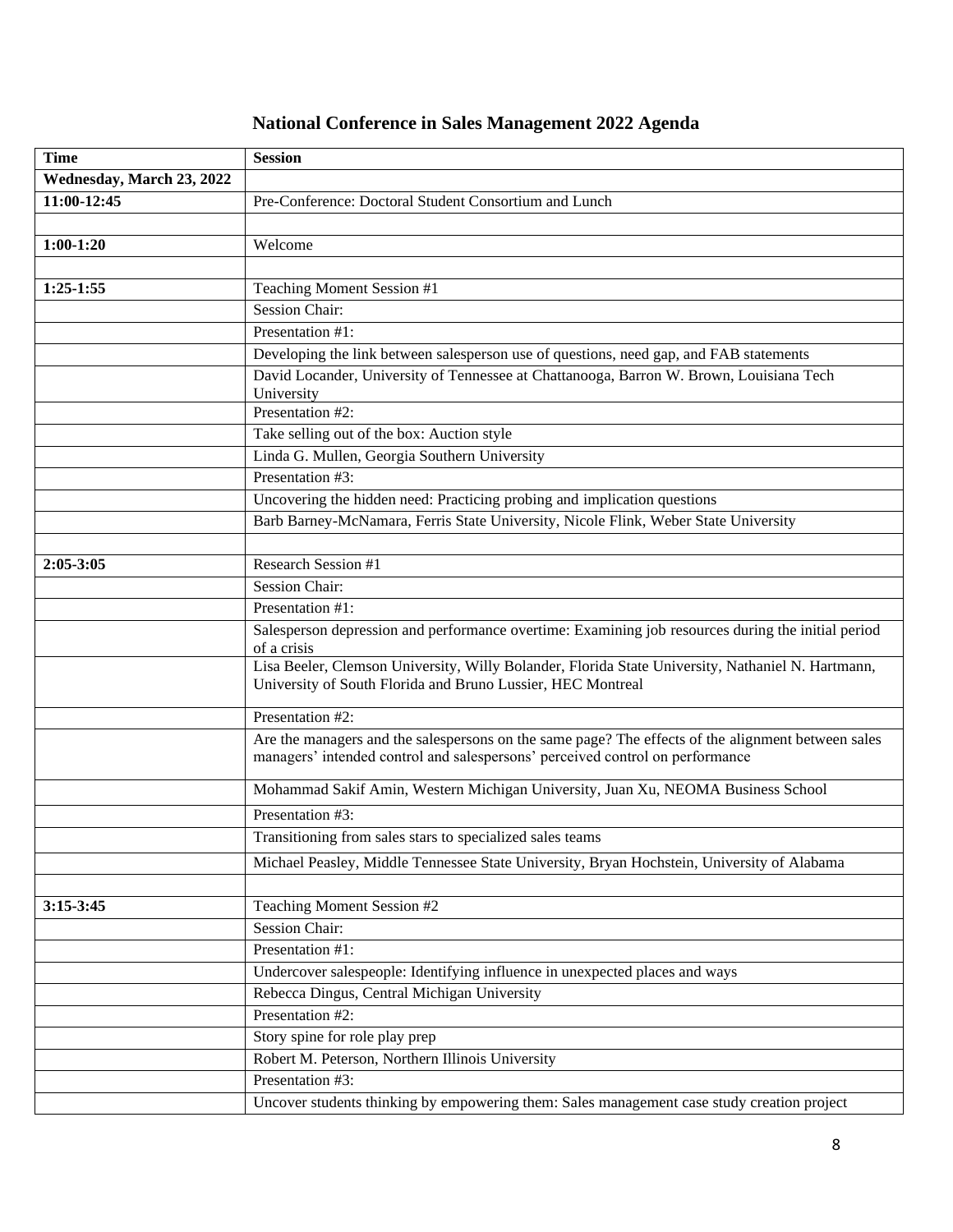|                          | Hayam Alnakhli, Central Michigan University, Benjamin Griffith, Central Michigan University                                                             |
|--------------------------|---------------------------------------------------------------------------------------------------------------------------------------------------------|
|                          |                                                                                                                                                         |
| $3:45-4:05$              | Vendition Teaching Moment Award Winner Announced                                                                                                        |
| $4:15-4:45$              | Special Session #1                                                                                                                                      |
|                          | Technology and Teaching                                                                                                                                 |
|                          | J. Ricky Fergurson, Indiana State University, Stacey Schetzsle, University of Tampa, Charles Ragland,                                                   |
|                          | Indiana University                                                                                                                                      |
| $6:00-7:00$              |                                                                                                                                                         |
|                          | VIP Reception - Sponsored By Carew                                                                                                                      |
| 7:00-10:00               | Networking Social - Wear School Colors                                                                                                                  |
|                          |                                                                                                                                                         |
| Thursday, March 24, 2022 |                                                                                                                                                         |
| $8:00-9:00$              | <b>Breakfast</b>                                                                                                                                        |
|                          |                                                                                                                                                         |
| $9:00-9:15$              | Welcome                                                                                                                                                 |
|                          |                                                                                                                                                         |
| $9:15-10:15$             | Research Session #2                                                                                                                                     |
|                          | <b>Session Chair:</b>                                                                                                                                   |
|                          | Presentation #1:                                                                                                                                        |
|                          | Fake it until you make it: The impostor phenomenon among sales students                                                                                 |
|                          | Erin Adamson Gillespie, University of North Alabama, Shaun W. Davenport, University of North<br>Alabama, Timothy D. Butler, University of North Alabama |
|                          | Presentation #2:                                                                                                                                        |
|                          | You shouldn't talk about that: A preliminary empirical study of religious messages in sales interactions<br>from multiple theoretical perspectives      |
|                          | David Fleming, Indiana State University, Laura Munoz, University of Dallas                                                                              |
|                          | Presentation #3:                                                                                                                                        |
|                          | Selling innovative solutions: Are you helping or hurting your customer?                                                                                 |
|                          | Khashayar (Kash) Afshar Bakeshloo, Iowa State University                                                                                                |
|                          |                                                                                                                                                         |
| 10:20-10:55              | Teaching Application Session #1                                                                                                                         |
|                          | Presentation #1:                                                                                                                                        |
|                          | Selling in teams: Using a virtual escape room to demonstrate the application of Tuckman's stages of                                                     |
|                          | group development<br>Brock Adams, Weber State University                                                                                                |
|                          | Presentation #2:                                                                                                                                        |
|                          | Application of MEDDIC methodology for internal selling                                                                                                  |
|                          | Michael Rodriguez, Campbell University, Stefanie Boyer, Bryant University                                                                               |
|                          |                                                                                                                                                         |
| 11:00-11:25              | Special Session #2                                                                                                                                      |
|                          | Tips for Effective Document Management                                                                                                                  |
|                          | Aaron Arndt, Old Dominion University, Christine LAI_BENNEJEAN, Emlyon Business School                                                                   |
|                          |                                                                                                                                                         |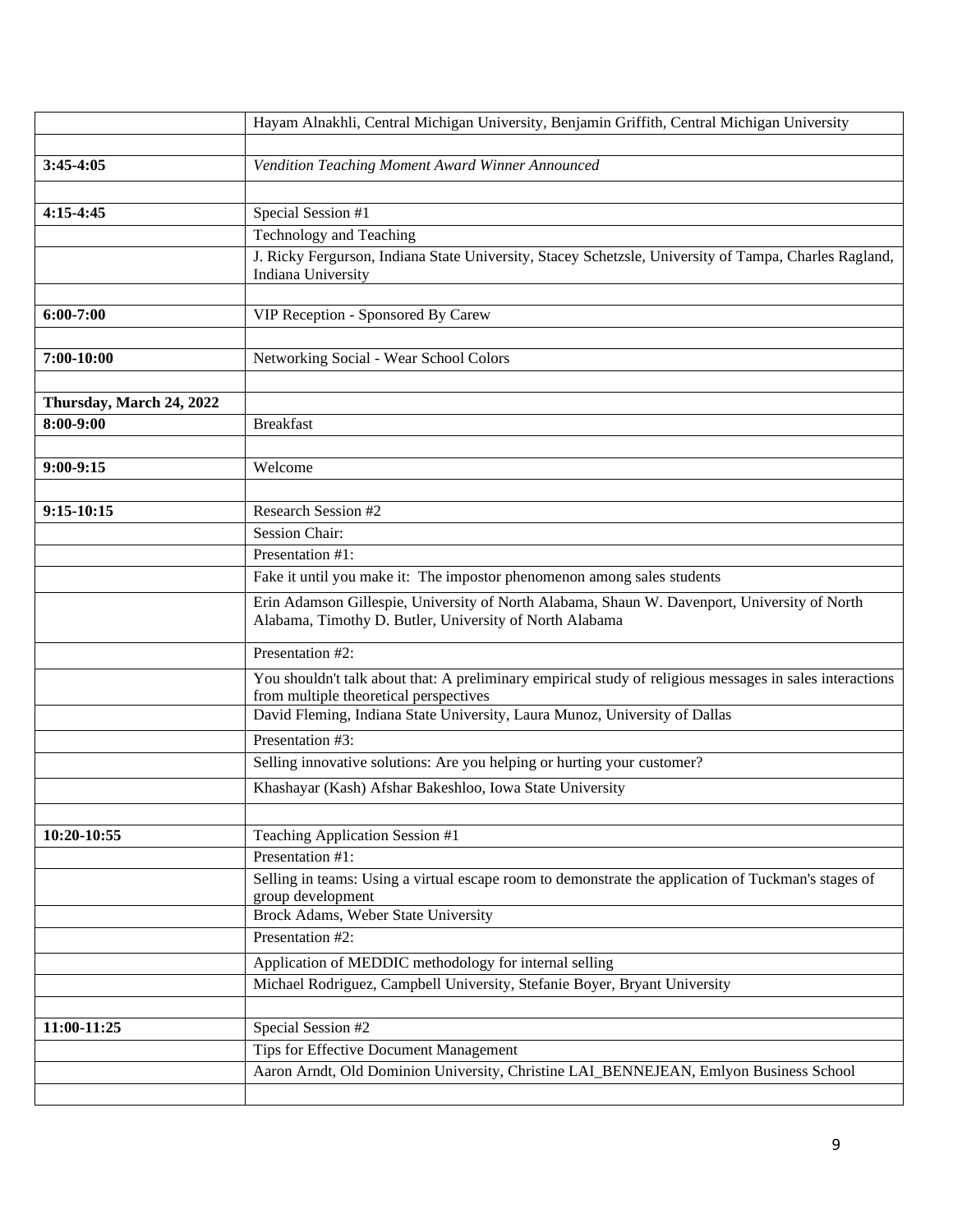| $1:10-1:40$<br>Special Session #3<br>Exploring digital selling and smart rooms $-$ a place for asynchronous digital customer engagement, the<br>next step in the evolution of virtual sales<br>Mary Shoemaker, Widener University<br>1:45-2:45<br>Research Session #3 |
|-----------------------------------------------------------------------------------------------------------------------------------------------------------------------------------------------------------------------------------------------------------------------|
|                                                                                                                                                                                                                                                                       |
|                                                                                                                                                                                                                                                                       |
|                                                                                                                                                                                                                                                                       |
|                                                                                                                                                                                                                                                                       |
|                                                                                                                                                                                                                                                                       |
|                                                                                                                                                                                                                                                                       |
| Presentation #1:                                                                                                                                                                                                                                                      |
| How does feedback design motivate the next generation of salespeople? Theory and evidence from an                                                                                                                                                                     |
| experimental study                                                                                                                                                                                                                                                    |
| Ying Yang, University of Iowa, Xiaofei Pan, Bryant University, Christine Lai, Emlyon Business<br>School                                                                                                                                                               |
| Presentation #2:                                                                                                                                                                                                                                                      |
| Exploring intrinsic and extrinsic motivation in driving salesperson envy and burnout                                                                                                                                                                                  |
|                                                                                                                                                                                                                                                                       |
| Tyler Hancock, Catherine Johnson, Mike Mallin and Ellen Pullins, The University of Toledo                                                                                                                                                                             |
| Presentation #3:                                                                                                                                                                                                                                                      |
| Competition and threat in sales: The underlying negative mechanism of mixed results                                                                                                                                                                                   |
| William Zahn, University of Houston, Willy Bolander, Florida State University, Bryan Hochstein,<br>University of Alabama and Yi Peng, Tennessee Tech University                                                                                                       |
| 2:55-3:45<br>Teaching Application Session #2                                                                                                                                                                                                                          |
| <b>Session Chair:</b>                                                                                                                                                                                                                                                 |
| Presentation #1:                                                                                                                                                                                                                                                      |
| Filling the advanced professional sales class $funnel - A cross-course$ mentorship program                                                                                                                                                                            |
| Mark D. Groza, Nothern Illinois University, Charles H. Howlett, Northern Illinois University                                                                                                                                                                          |
| Presentation #2:                                                                                                                                                                                                                                                      |
| Nailing the asynchronous class: Content and street videos, minus the dreaded discussion board                                                                                                                                                                         |
| Robert M. Peterson, Northern Illinois University                                                                                                                                                                                                                      |
| Presentation #3:                                                                                                                                                                                                                                                      |
| Is this really sales?                                                                                                                                                                                                                                                 |
| Jeffrey A. Hoyle, Central Michigan University                                                                                                                                                                                                                         |
|                                                                                                                                                                                                                                                                       |
| $3:45-4:05$<br>Federated Insurance Teaching Application Award Winner                                                                                                                                                                                                  |
| Special Session #4<br>$4:15-5:00$                                                                                                                                                                                                                                     |
| Applied Improv in the Sales Classroom                                                                                                                                                                                                                                 |
| Robert M. Peterson, Northern Illinois University                                                                                                                                                                                                                      |
|                                                                                                                                                                                                                                                                       |
| $6:00-9:00$<br>Murder Mystery Dinner                                                                                                                                                                                                                                  |
|                                                                                                                                                                                                                                                                       |
| $9:00-10:00$<br>After Dinner Networking - Hospitality Suites                                                                                                                                                                                                          |
|                                                                                                                                                                                                                                                                       |
| Friday, March 25, 2022                                                                                                                                                                                                                                                |
| $8:00-9:00$<br><b>Breakfast</b>                                                                                                                                                                                                                                       |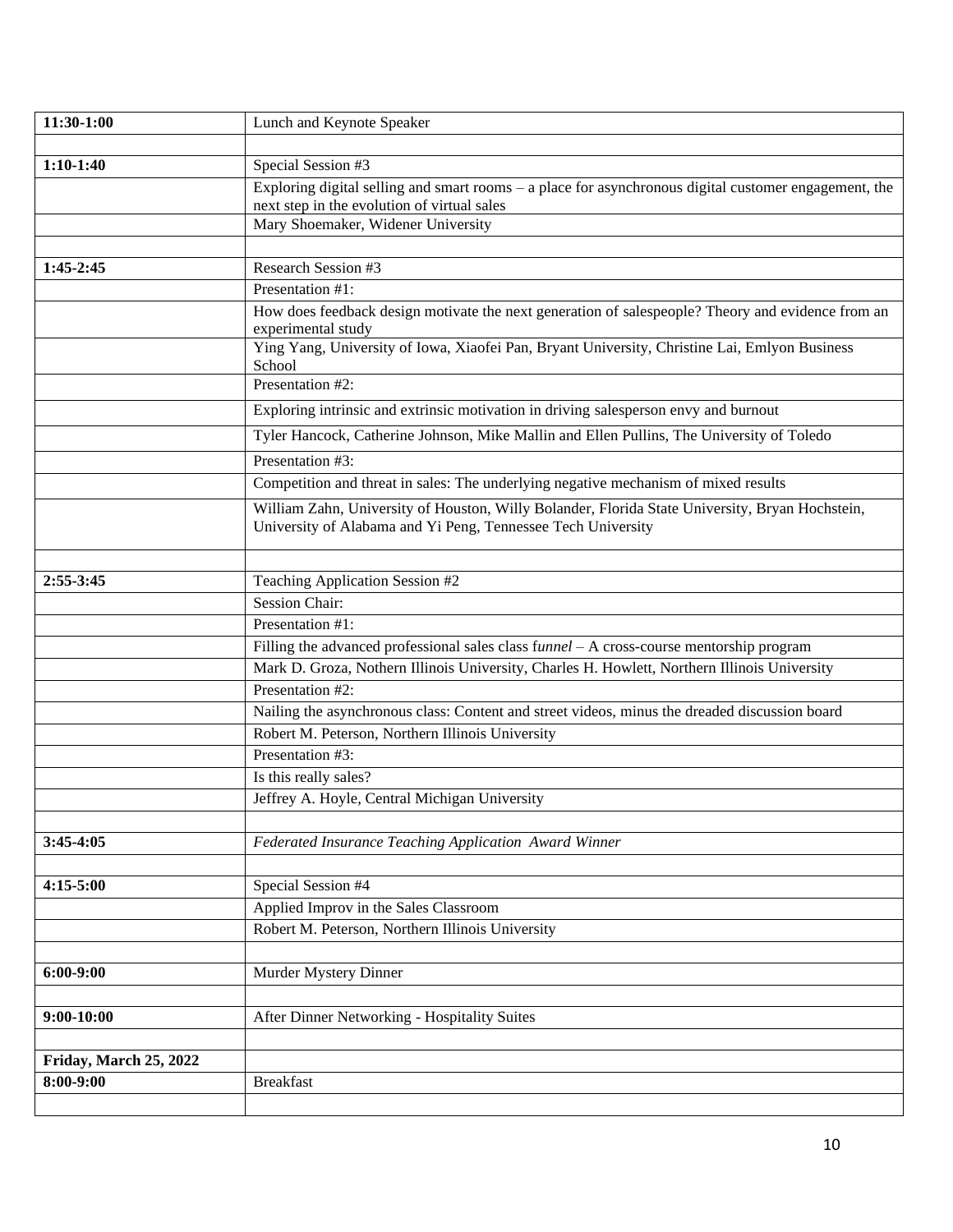| $9:00-9:15$   | Welcome                                                                                                                                                    |
|---------------|------------------------------------------------------------------------------------------------------------------------------------------------------------|
| 9:15-10:55    | Doctoral Working Paper Session #1                                                                                                                          |
|               | <b>Session Chair:</b>                                                                                                                                      |
|               | Presentation #1:                                                                                                                                           |
|               | The dynamic relationship between organizational identification and the social capital amongst sales,                                                       |
|               | marketing, and R&D                                                                                                                                         |
|               | Ali Anwar, Wilfrid Laurier University, Maria Rouizio, HEC Montréal (Presenter)                                                                             |
|               | Presentation #2:                                                                                                                                           |
|               | The effect of emotionalization on B2B sales interactions - categorizing stimuli for a digital application<br>based on recommended actions to promote sales |
|               | Sam Linus Schweickhardt, Aalen University, Germany                                                                                                         |
|               | Presentation #3:                                                                                                                                           |
|               | From selling to value co-creating: Evolution in sales practices                                                                                            |
|               | Laure Guigard, Jean-Moulin University                                                                                                                      |
|               | Presentation #4:                                                                                                                                           |
|               | Predicting retention in B2B relationships: The danger of "too much" engagement with highly engaged<br>customers                                            |
|               | Ross Johnson, University of Alabama                                                                                                                        |
|               |                                                                                                                                                            |
| 10:55-11:15   | Doctoral Working Paper Award Sponsor - Announce Winner                                                                                                     |
|               |                                                                                                                                                            |
| 11:30-1:00    | Lunch on Your Own                                                                                                                                          |
| $1:00 - 1:15$ | <b>Board Report</b>                                                                                                                                        |
|               |                                                                                                                                                            |
| $1:20-1:50$   | Special Session #5                                                                                                                                         |
|               | I have everything I need for my brilliant model except the data. PSE to the rescue!                                                                        |
|               | Maria Rouziou, HEC Montréal                                                                                                                                |
|               |                                                                                                                                                            |
| $1:50-2:10$   | Hunt/Deitz/Hanson Best Doctoral Paper Award                                                                                                                |
|               |                                                                                                                                                            |
| 2:20-3:20     | Research Session #4                                                                                                                                        |
|               | Session Chair:                                                                                                                                             |
|               | Presentation #1:                                                                                                                                           |
|               | Letting customers win: Live-chat agent effectiveness in B2C sales negotiations                                                                             |
|               | Frank Lin, University of Missouri                                                                                                                          |
|               | Presentation #2:                                                                                                                                           |
|               | Behind the blinds: Linking ESM usage and adaptive selling via social capital                                                                               |
|               | Shoaib Shafique, Riphah International University, Hayam Alnakhli, Central Michigan University                                                              |
|               | Presentation #3:                                                                                                                                           |
|               | Using video calls in B2B buyer-seller relationships                                                                                                        |
|               | Michael Marck, The University of Strathclyde                                                                                                               |
|               |                                                                                                                                                            |
| 3:20-3:40     | Best Paper Award Sponsor - Announce Winner                                                                                                                 |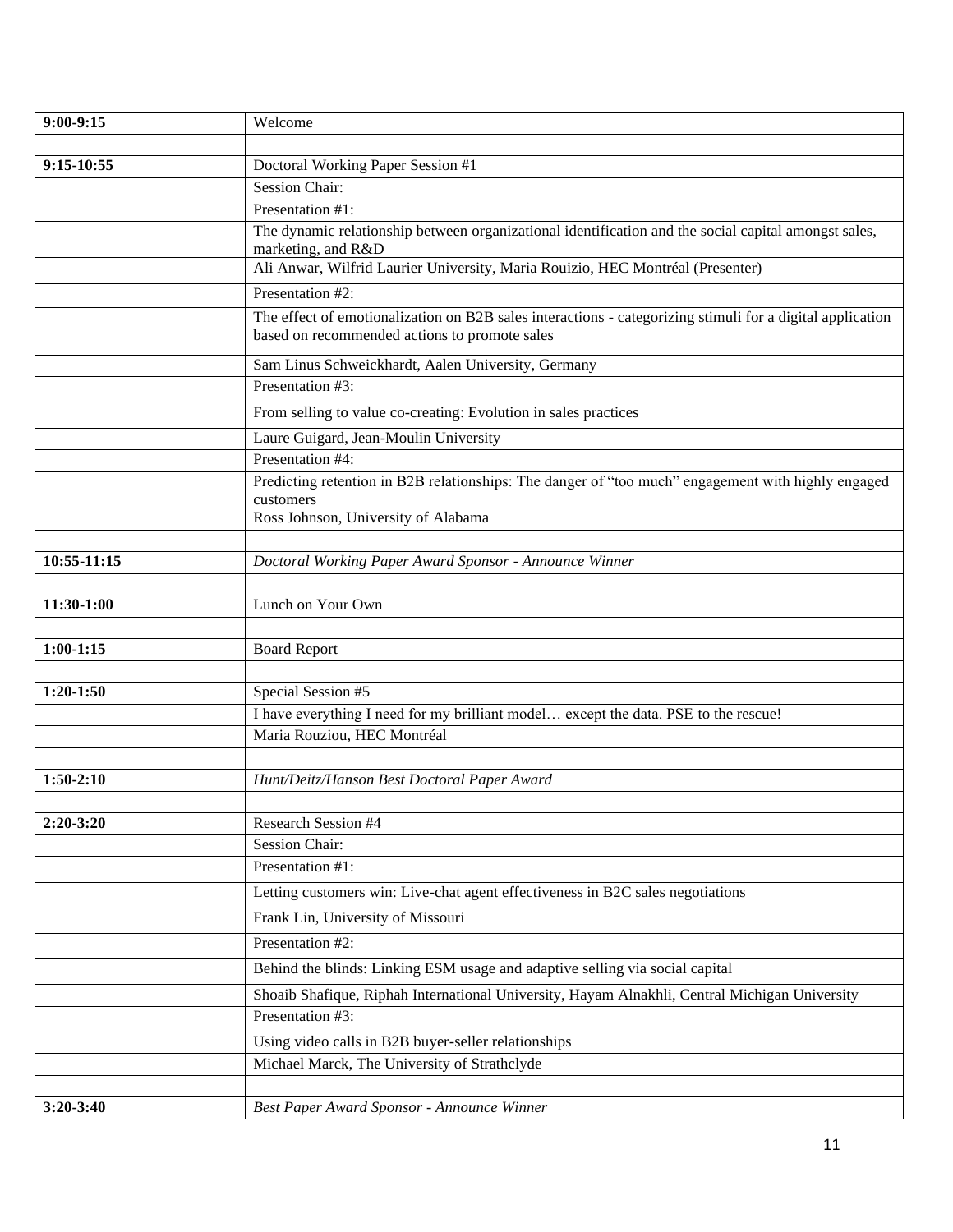| $\mathbf{r}$<br>4:00<br>$\ddotsc$ | :lusion-<br>Wrap-up<br>`าทเ<br>conference<br>- -<br>. |
|-----------------------------------|-------------------------------------------------------|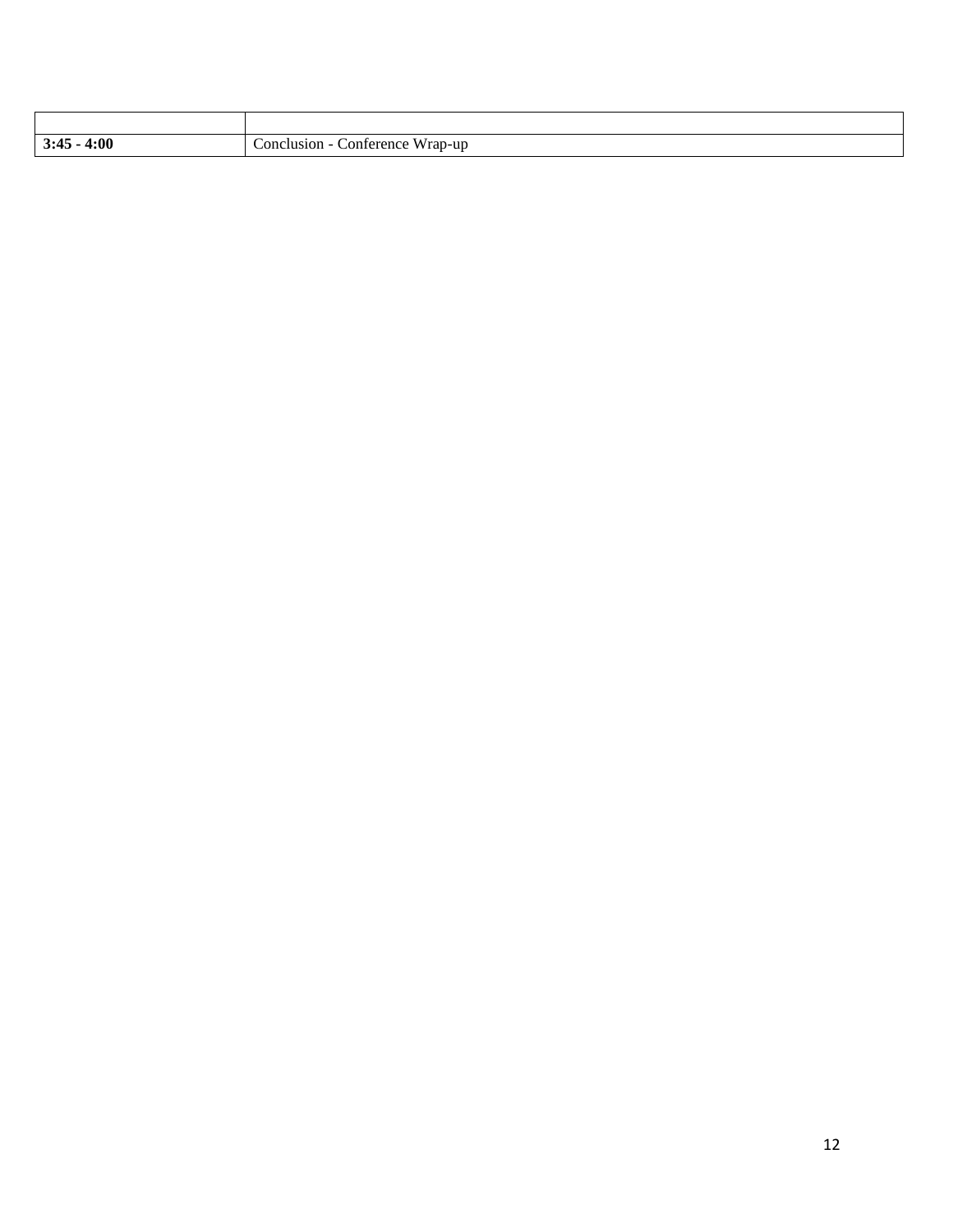# **2022 NCSM Competitive Papers & Abstracts**

## **The Dynamic Relationship between Organizational Identification and the Social Capital amongst Sales, Marketing, and R&D**

Ali Anwar (Wilfrid Laurier University)

#### **Abstract**

Prior research in marketing highlights the importance of cross-functional ties for organizational outcomes (Kalaignanam et al., 2021). However, the primary focus has been on marketing and R&D, overlooking the potential role of the sales function (cf. Homburg et al., 2017). This is despite arguments that the cross-functional ties of those in the sales function help enable sales productivity (Peterson et al., 2021). To study the ties among sales, marketing, and R&D, we draw on social capital theory (Nahapiet and Ghoshal, 1998) to examine: 1) if internal social capital is influenced by how employees identify with the organization within which their functional unit is situated, and 2) vice versa. Given the potentially dynamic nature of both constructs, we conduct a longitudinal study of how their relationship evolves. In this regard, we consider the relationship over time and also amidst an exogenous shock (COVID-19).The proposed relationships are being studied with data from 280 individuals nested in 103 young technology firms[1].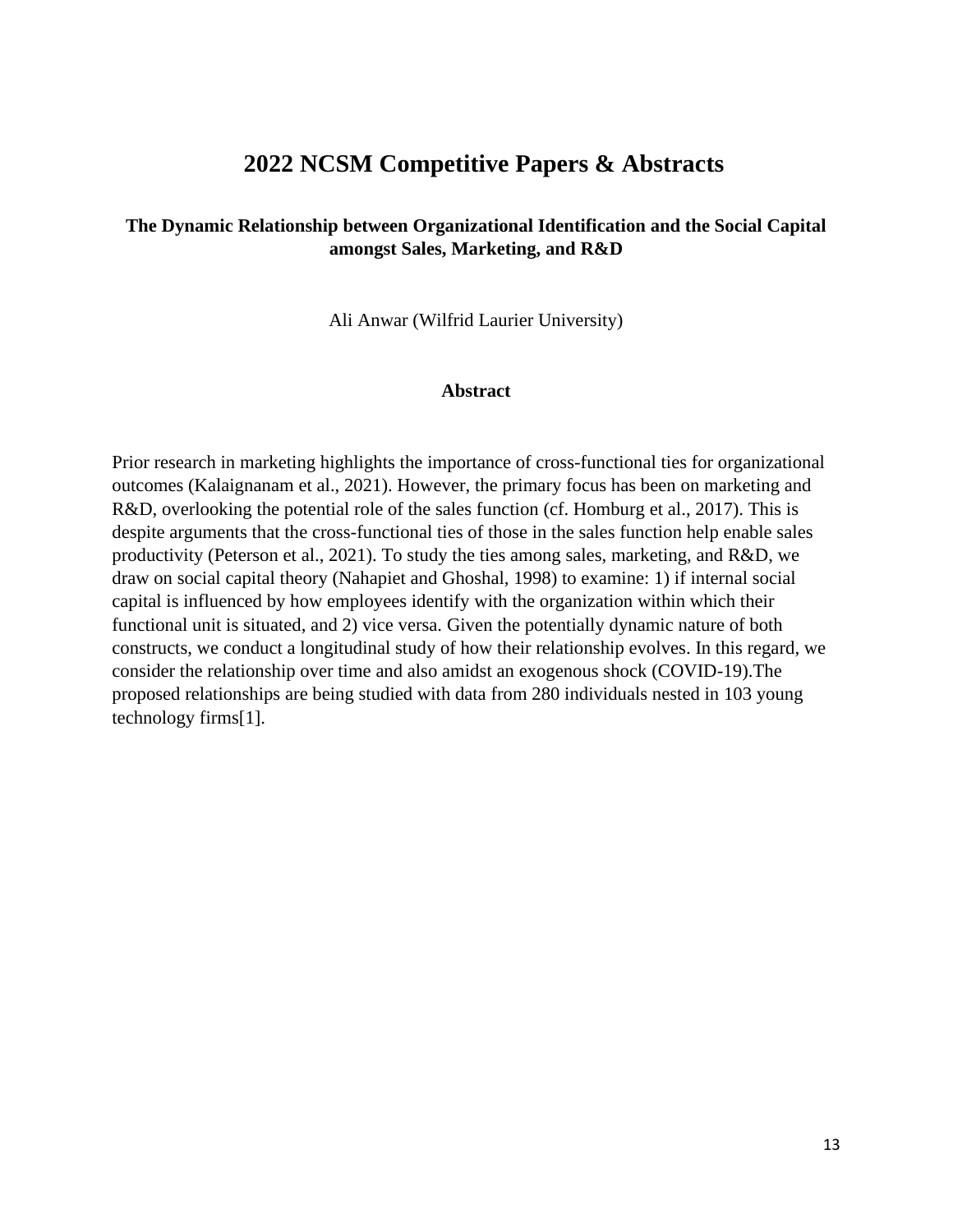## **Predicting Retention in B2B Relationships: The Danger of "Too Much" Engagement with Highly Engaged Customers**

Ross Johnson (University of Alabama)

#### **Abstract**

Sales literature has covered the topics of effectively closing sales and the management of these salespeople, yet the literature is scant on the management of closed relationships. This paper investigates specific actions that salespeople can employ to better their retention efforts in subscription based B2B markets. The author utilizes relationship marketing as a theoretical underpinning, and a dataset of over 1600 customer firms nested within 50 post-sale salespeople, across 15 months to test these effects. The two most common types of meetings employed in this setting, customer education based and planned engagement meetings, both have positive effects on retention and revenue. However, there are some nuances in the findings regarding the negative moderating effect of product dependence.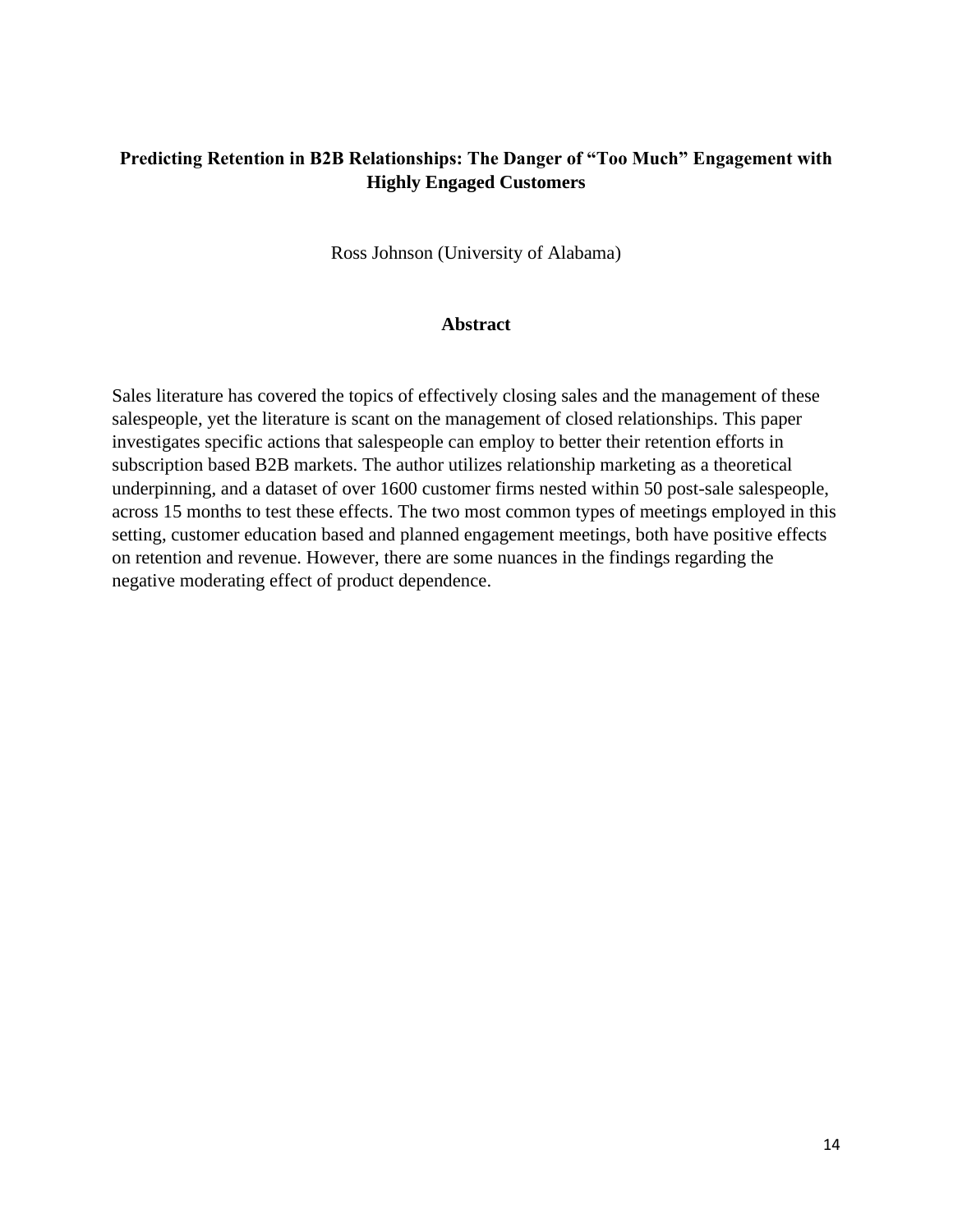## **The Effect of Emotionalization on B2B Sales Interactions - Categorizing Stimuli for a Digital Application Based on Recommended Actions to Promote Sales**

Sam Linus (Aalen University, Germany)

#### **Abstract**

For several years, b2b sales at all levels and stages of the sales process have been experiencing a disruption that is unprecedented in scope and speed. Disruption is characterized in particular by the transition from linear to nonlinear buying behavior, the resulting unmanageable asynchrony and the omnipresent competitive situation in terms of almost complete market transparency. All of this is enabled and driven by digitalization and technology. Industry is increasingly trending toward reducing costs with process automation and artificial intelligence. 67% of marketing and sales managers use platforms to automate processes. Particularly strong investments are being made in the automation of the customer view, the so-called customer journey, in order to make its individual phases independently traversable and thus controllable for the customer.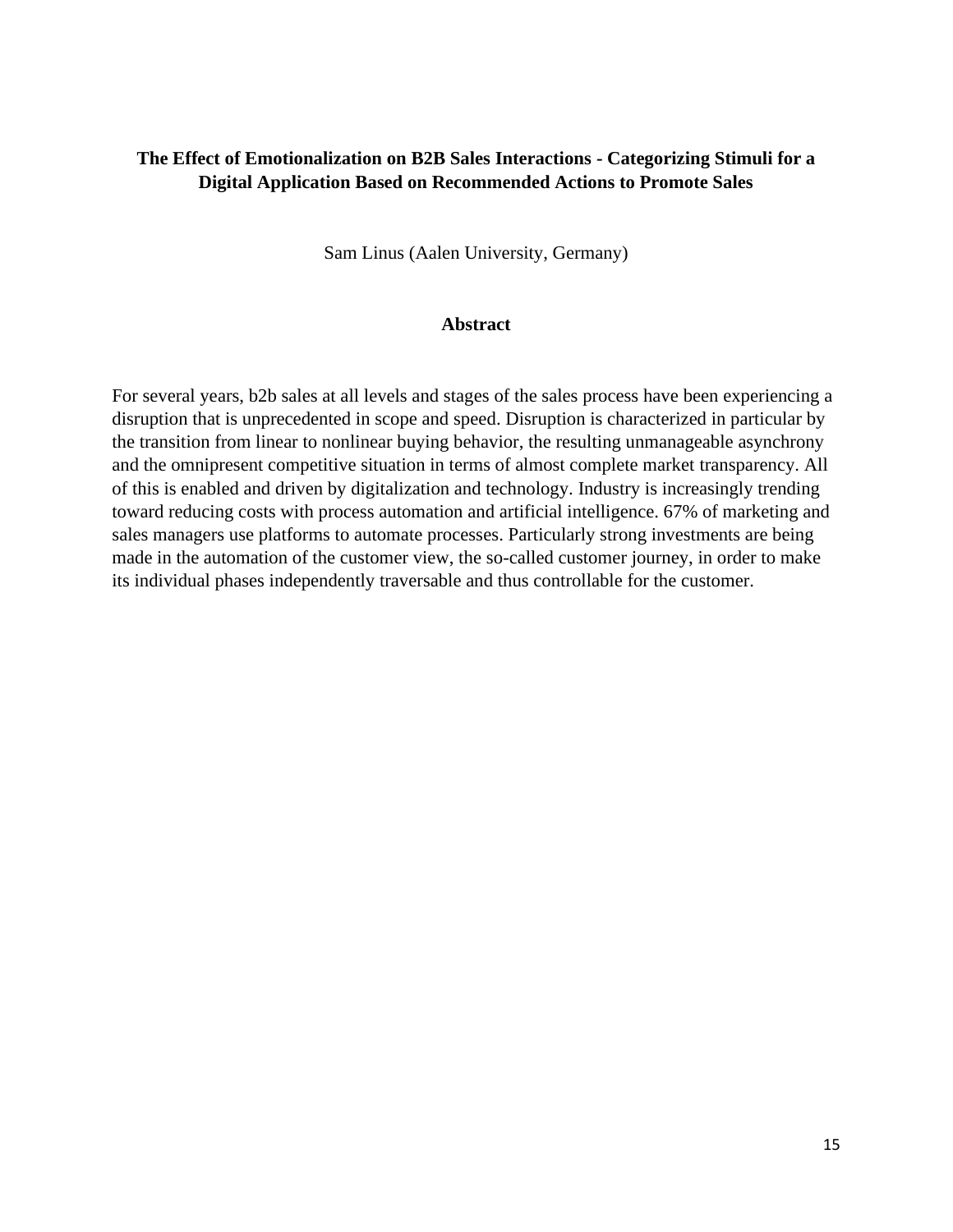## **From Selling to Value Co-creating: Evolution in Sales Practice**

Laurie Gugard (Jean-Moulin University)

## **Abstract**

While sales is currently facing a tremendous revolution, evolving from a transactional perspective to a value co-creation one, we know little about how sales practices change at a micro level. Theoretically founded on S-D Logic and Practice Theory, this research identifies everyday sales work practices to understand what is the role of exchange actors in the value cocreation process. A qualitative method is used to collect data by interviewing salespeople, sales managers and sales experts. The preliminary findings show that new value co-creation practices are about to emerge and that salespeople play a significant role in preventing value codestruction.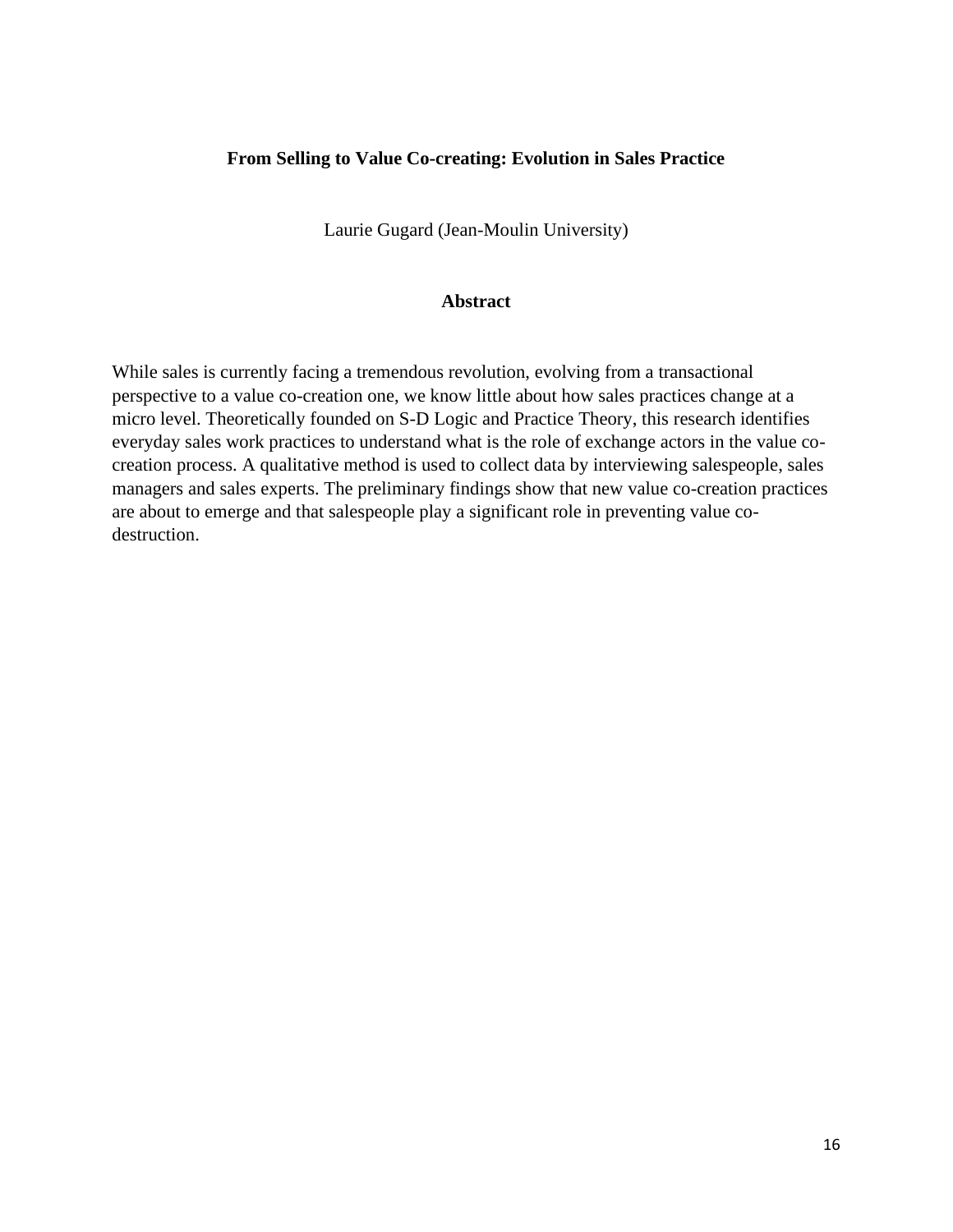## **Selling Innovative Solutions: Are you Helping or Hurting Your Customer?**

Khashayar Afshar Bakeshloo (Iowa State University)

## **Abstract**

In the digital economy, many companies seek innovative solutions to improve their costs and external affairs like customer relationships. Yet, there is limited research on the consequences of such innovative solutions. Utilizing knowledge creation theory and 16 years of CRM data, the authors find that a seller's innovative solutions have a differential effect on the buyer's internal and external affairs. The findings also suggest two boundary conditions for these relationships. This research helps managers by offering a balanced view of innovative solutions and provides insight into how organizations can benefit from innovative solutions while mitigating their negative impact.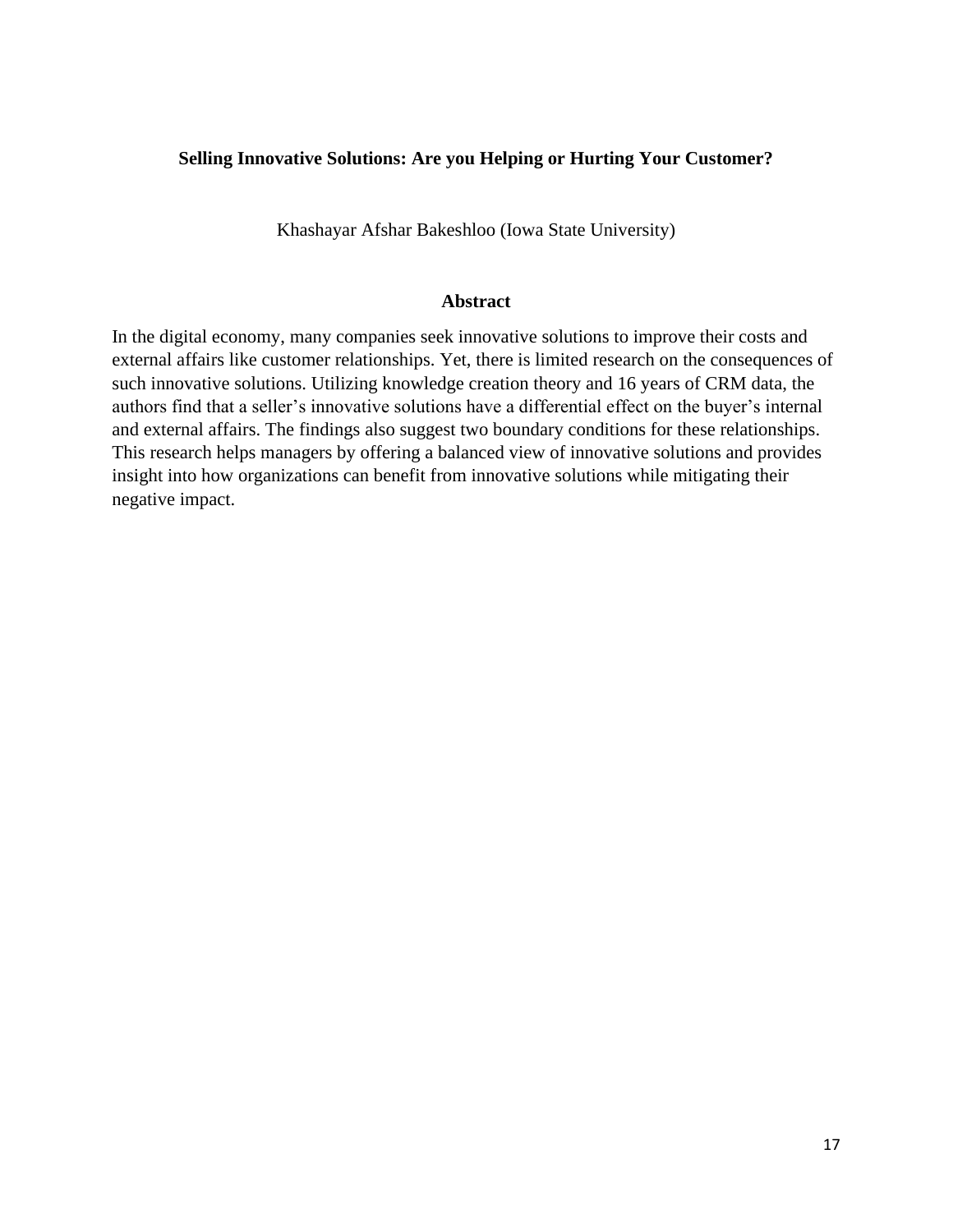## **Letting Customers Win: Live-Chat Agent Effectiveness in B2C Sales Negotiations**

Frank Lin (University of Missouri)

## **Abstract**

Sales negotiations over Internet-enabled live-chat portals are increasingly common in B2C durable product sales, but little is known about sales agent effectiveness in this context. Drawing from theories of scarcity and information processing, this study conceptualizes three sales agent tactics—delivery, delay, and value affirmation—that interact to enhance the likelihood of closing sales. Unique live-chat data and archival performance data from a national home appliance retailer were employed to develop a validated corpus of textual cues to capture sales–agent closing tactics and test the proposed hypotheses. The results show the effective and ineffective combination of tactics.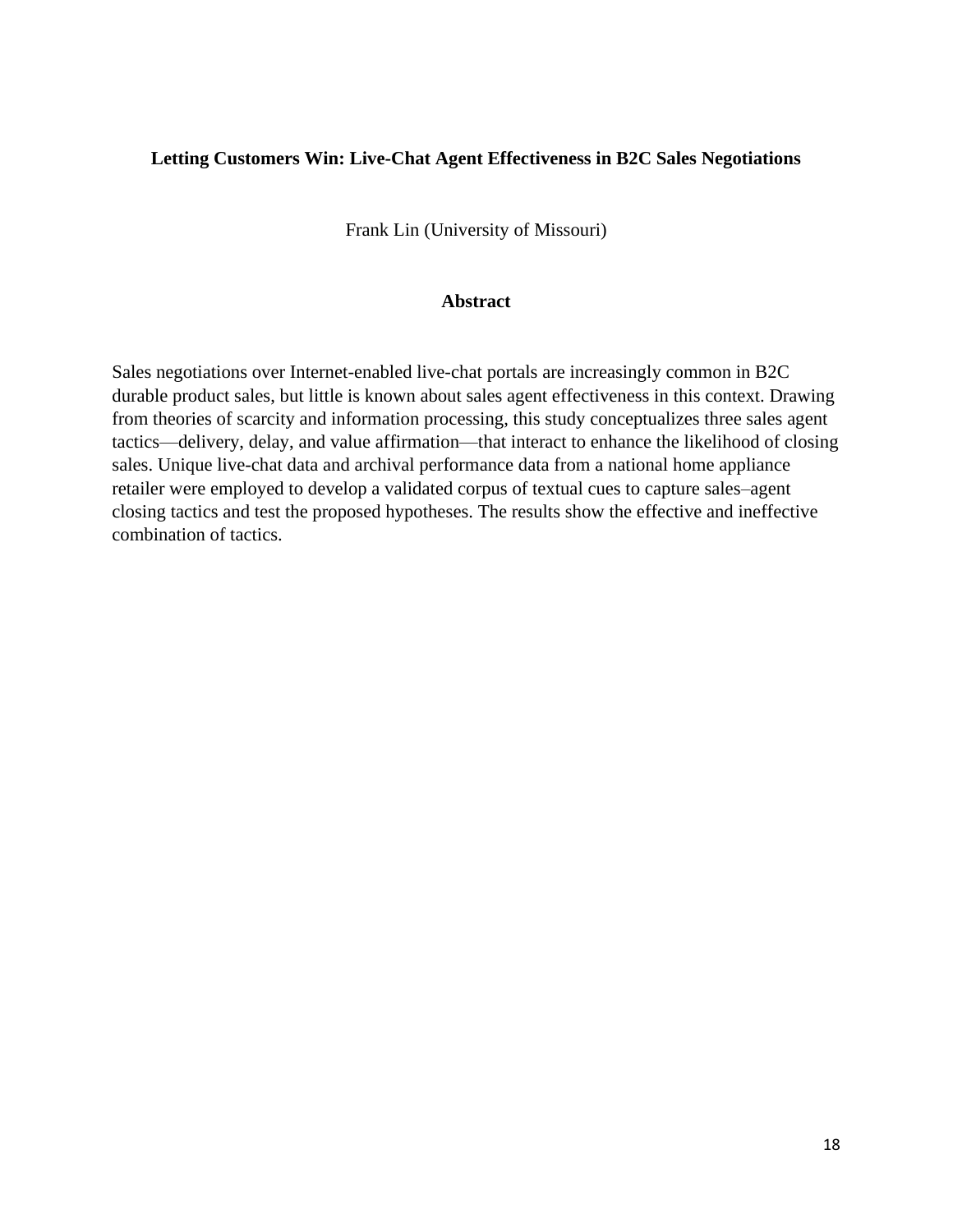## **Uncovering the hidden need: Practicing probing and implication questions**

Barb Barney-McNamara (Ferris State University), Nicole Flink (Weber State University)

## **Abstract**

Questioning is an essential skill for salespeople. To be successful in today's modern selling environment, sales students must sharpen their questioning ability to reach deeper into a sales conversation to diagnose problems and offer solutions. However, students often remain inefficient in their ability to uncover the implication of the customer's problem effectively and instead continue to use rapid-fire questioning techniques before they "tell" about features and benefits. Thus, instructors need to find effective methods to assist sales students in improving this critical selling competency. This presentation offers an innovative question and answer card activity to teach sales questioning skills, focusing on implication questions.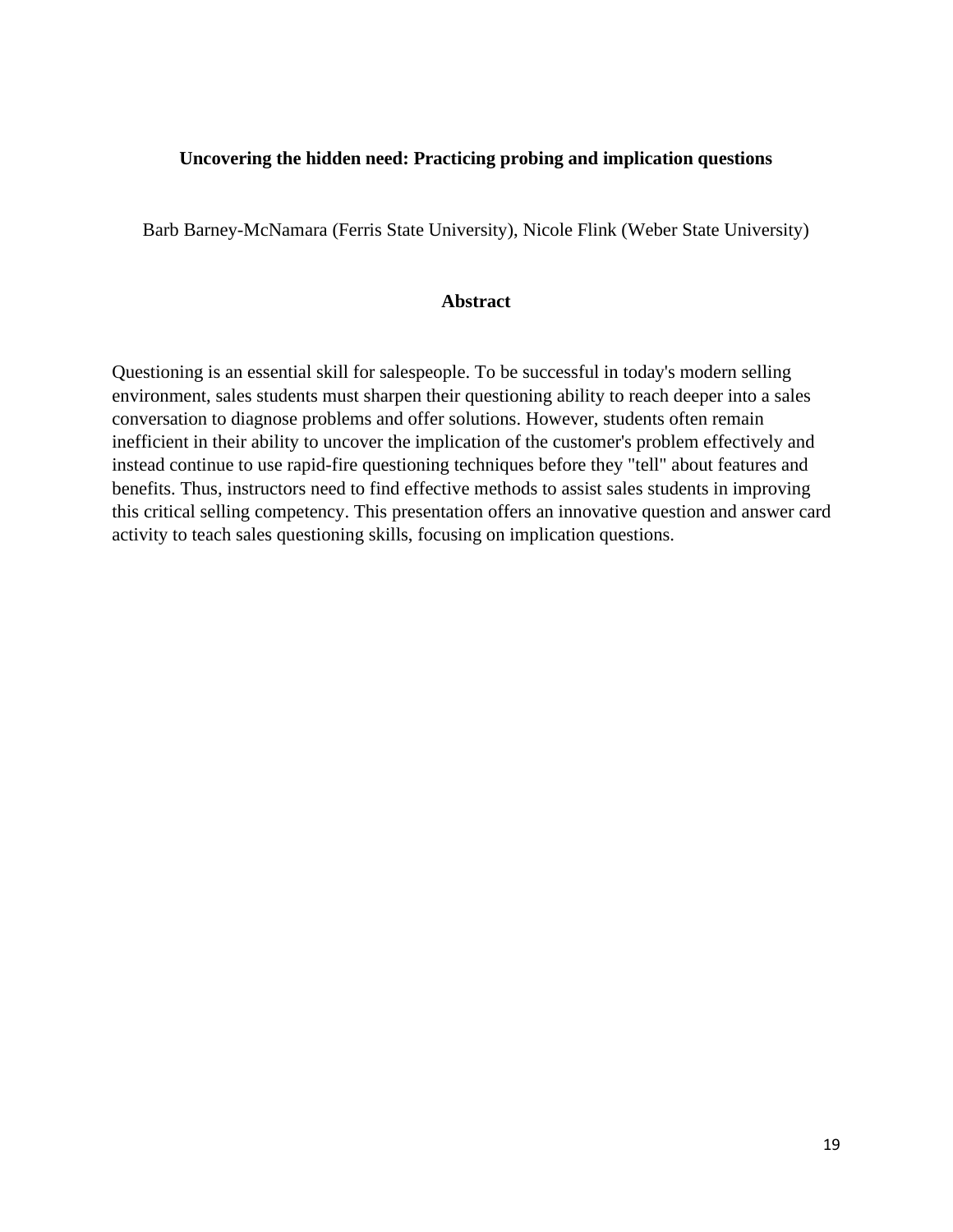## **You Shouldn't Talk About That: A Preliminary Empirical Study of Religious Messages in Sales Interactions from Multiple Theoretical Perspectives**

Laura Munoz (University of Dallas), David E. Fleming (Indiana State University)

## **Abstract**

A commonly held belief is that salespeople should avoid certain topics of conversation (politics and religion) because of their divisive natures. Many companies (Hobby Lobby, Chick-Fil-A) are very public about how their religiosity drives their business decisions. This paper contributes to the literature by using extant theories (signaling, threshold and advertising response) to explore how religious messaging impacts the buyers' perceptions of the salesperson though the use of experimental methodology in the B2C sales dyad context. Specifically, it looks at how the customers' perceptions and intentions vary based on high/low use of iconography and on the high/low use of speech content.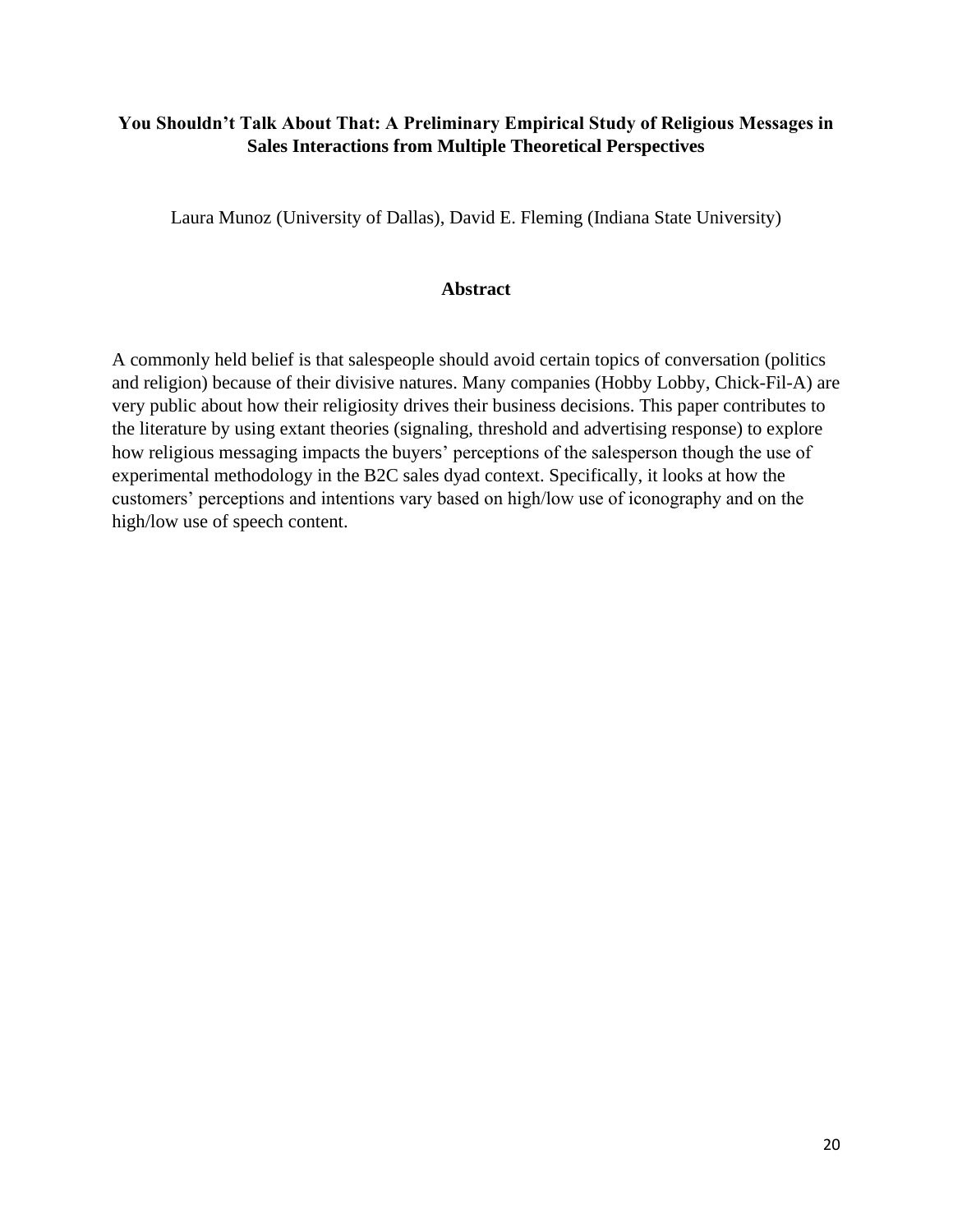## **Salesperson Depression and Performance Overtime: Examining Job Resources During the Initial Period of a Crisis**

Bruno Lussier (HEC Montréal), Lisa Beeler (Clemson University), Willy Bolander (Florida State University), Nathaniel N. Hartmann (University of South Florida)

## **Abstract**

Drawing from job-demand resource theory and using performance data from 145 salespeople matched with objective monthly sales performance data for quarter one of 2020 (the outset of the COVID-10 pandemic), we seek to understand how salespeople with depression respond to the crisis. The findings reveal that depression has a negative effect on sales performance over time, and that adaptability and family support mitigate this negative relationship, but (surprisingly) supervisor support fails to mitigate the negative effect of depression on sales performance. The article provides scholars and practitioners insights to better support their depressed salespeople during the early stages of a crisis.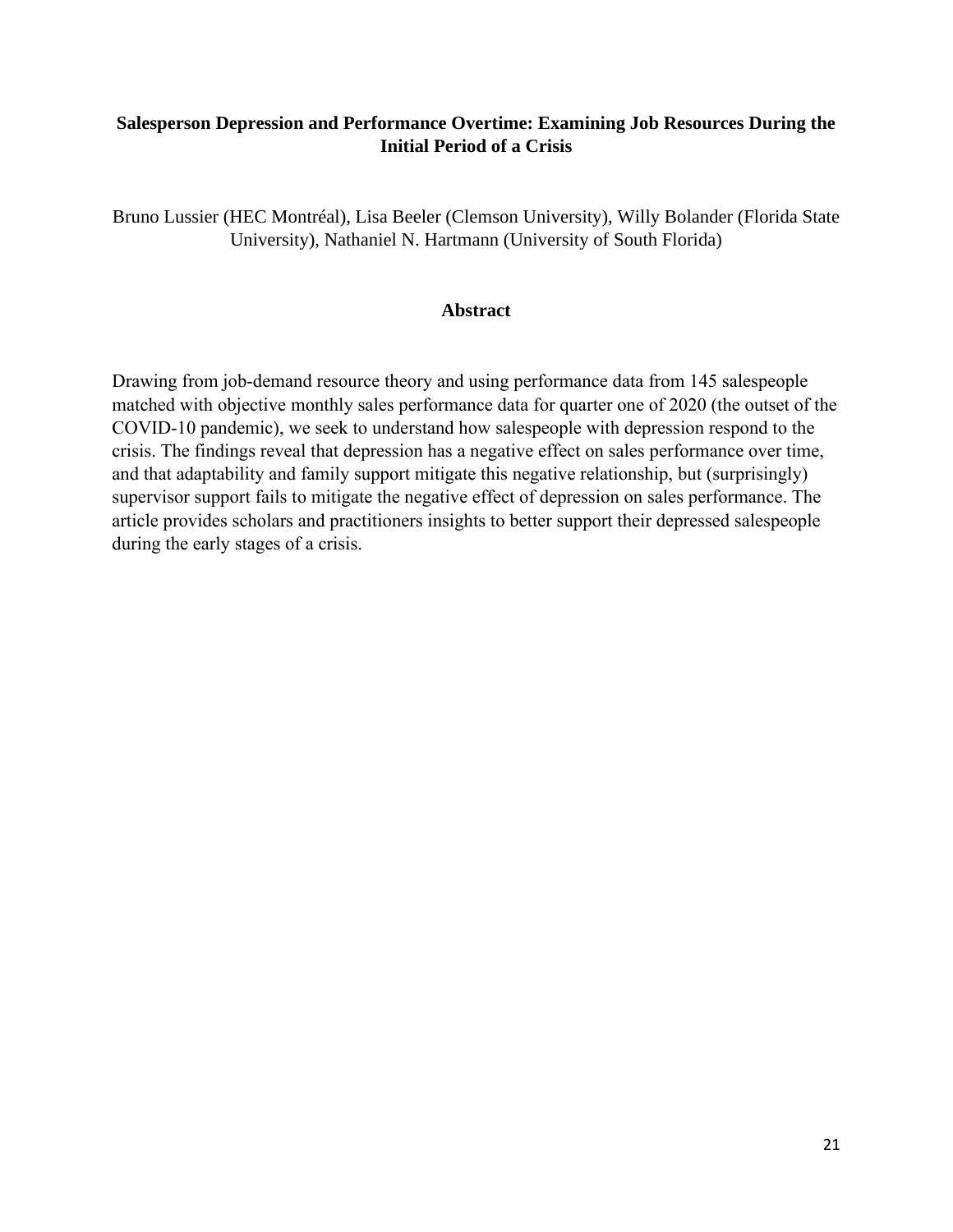## **How does Feedback Design Motivate the Next Generation of Salespeople? Theory and Evidence from an Experimental Study**

Ying Yang (The University of Iowa), Xiaofei Pan (Bryant University), Christine Lai-Bennejean (Emlyon Business School)

## **Abstract**

The effect of feedback information regarding the current performance on subsequent performance has flourished across disciplines (i.e., economics, education, management, etc.) (e.g., Lechermeier and Fassnacht 2018). Providing effective and timely feedback is particularly critical to sales research because performance feedback influences the learning and achievement of salespeople (e.g., Luo et al. 2021). Without appropriate feedback, salespeople are unclear about their progress towards the goals and demotivated to deploy the effort to improve performance. Consequently, sales managers lack sufficient knowledge about the effectiveness of selling activities and are unlikely to align them with the objectives.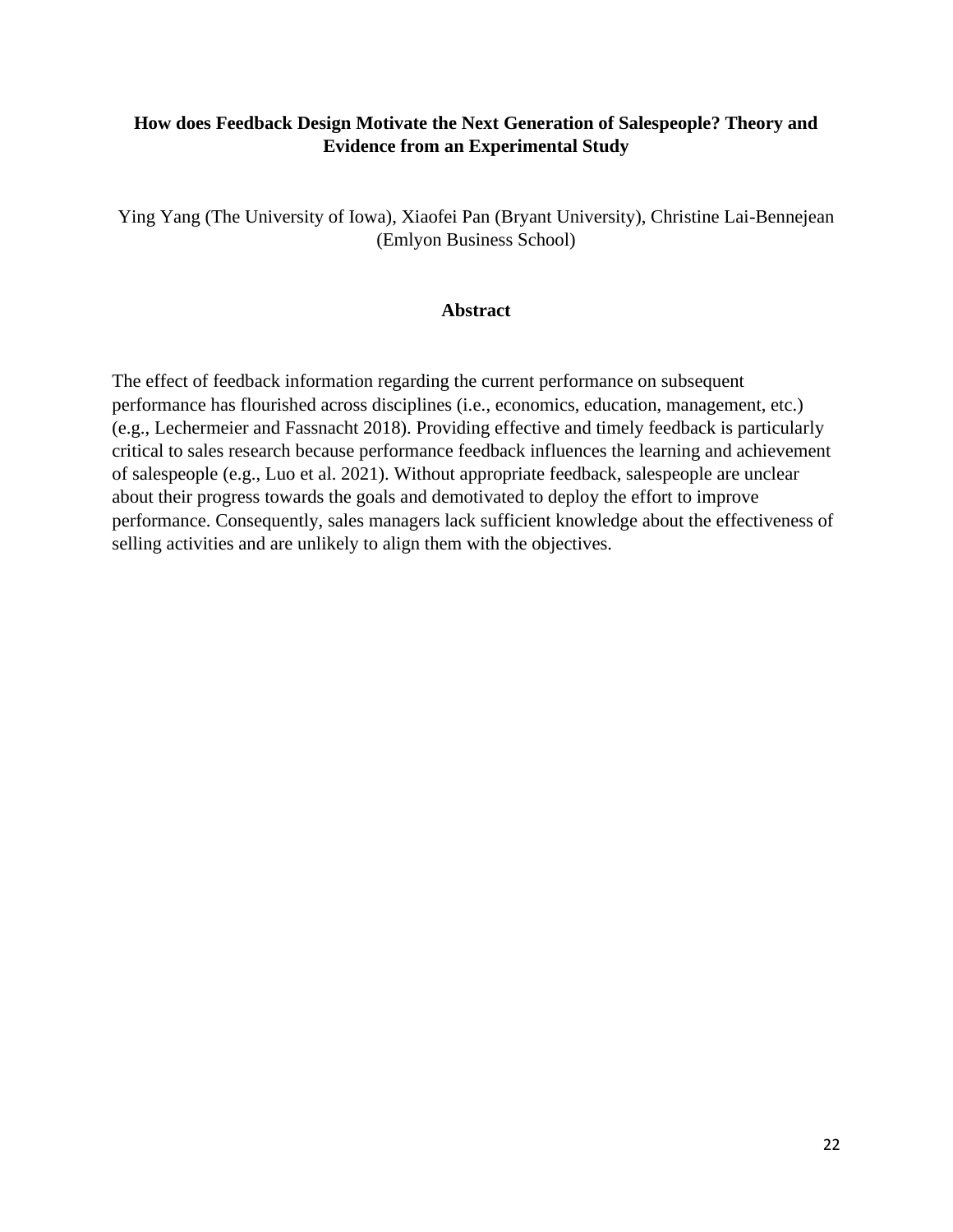## **Fake It Until You Make It: The Impostor Phenomenon Among Sales Representatives**

Erin A. Gillespie, Shaun W. Davenport, Timothy Butler (University of North Alabama)

#### **Abstract**

Impostor Phenomenon (IP) has been examined in many contexts but has yet to be examined specifically in the sales context. This research suggests that IP is a neglected factor impacting turnover intentions among sales representatives. Through qualitative research, the prevalence of IP was demonstrated and factors impacting IP were identified including age, experience, and training. Results suggest sales may be particularly ripe for IP to occur due to the constant comparison inherent in sales. Performance suffered and turnover intentions were elevated among these representatives suffering from IP. Possible remedies were identified such as coaching, mentorship, and training.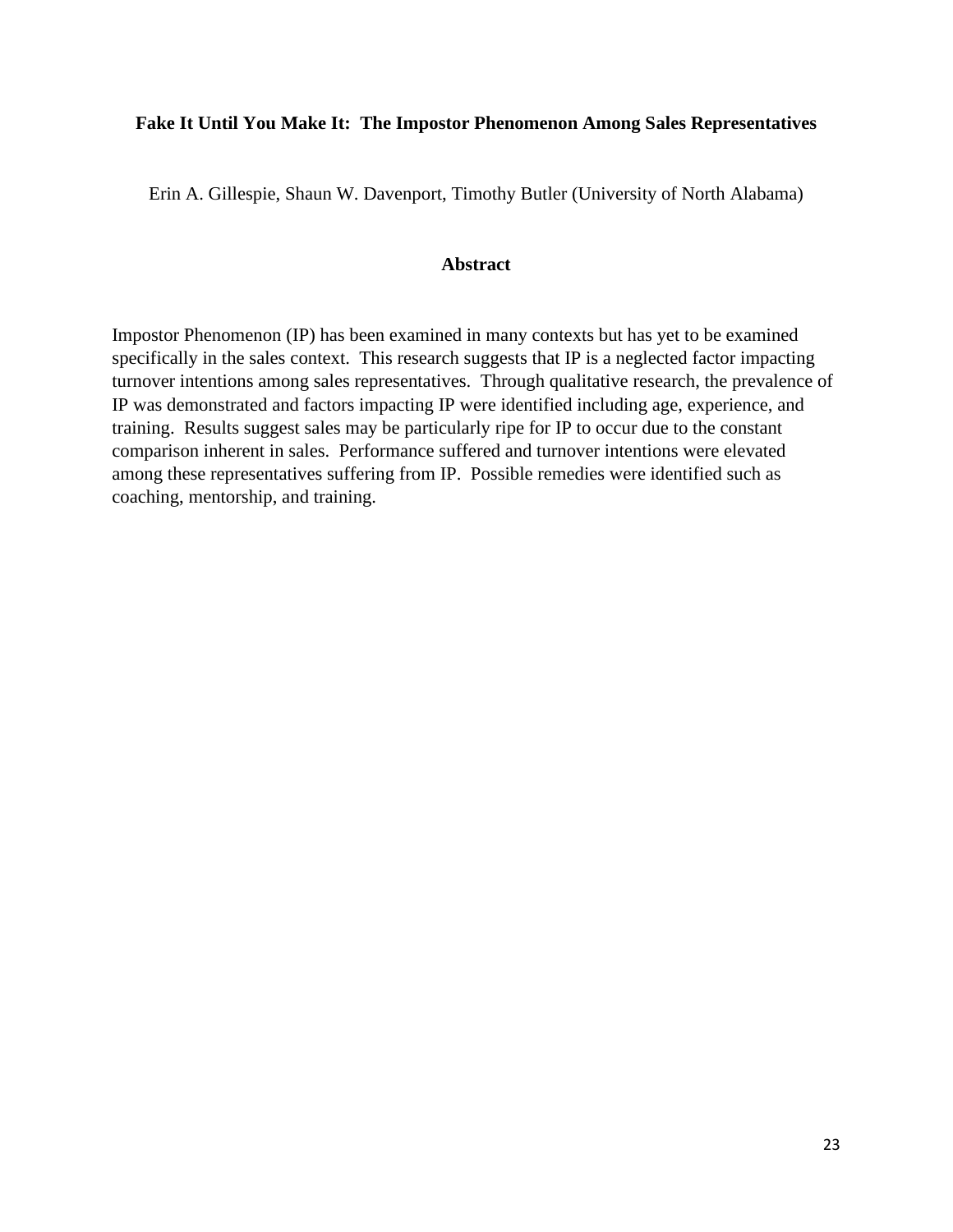## **Using Video Calls in B2B Buyer-Seller Relationships**

Michael Marck (The University of Strathclyde)

## **Abstract**

This study examines the role of salespeople in B2B buyer relationships that has been impacted by the rapid uptake of internet video calls as a result of the Covid-19. The paper focuses on the experience of sales representatives from a multi-national Scottish engineering company that is publicly traded. The study investigates the impact of Covid-19 on the development and maintenance of buyer-seller relationships using video sales calls (Zeeland van der Holst and Henseler, 2018). The paper presents strategies being used by sales people to replace information sources that are no longer available to them due to restrictions on in-person meetings.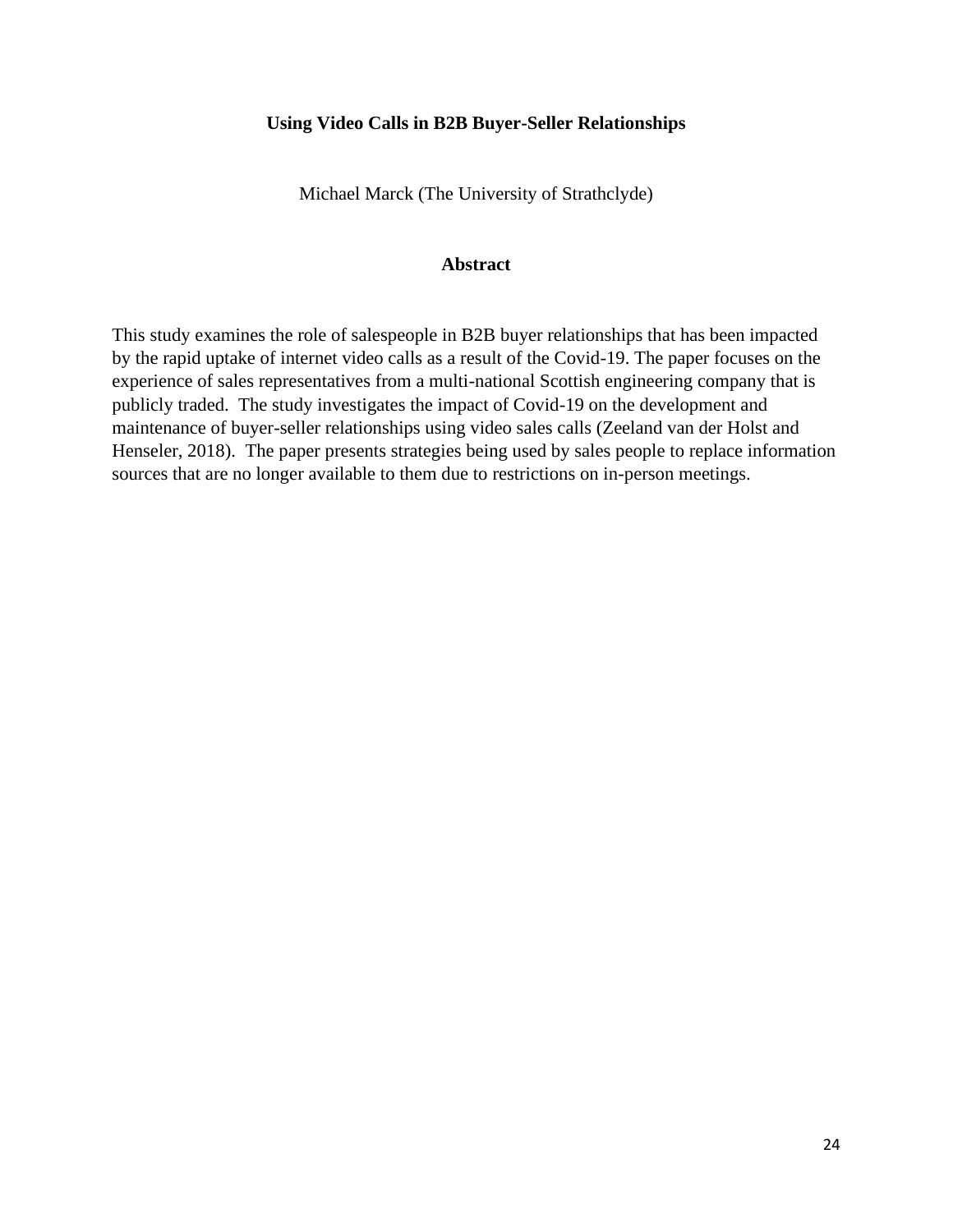## **Behind the Blinds: Linking ESM usage and adaptive selling via social capital**

Shoaib Shafique (Riphah International University), Hayam Alnakhli (Central Michigan University)

## **Abstract**

In contrast to traditional brick-and-mortar offices and in the era of a highly competitive marketplace and technological transformations (Agnihotri, 2021; Reday et al., 2009), both sales organizations and salespeople constantly need to adopt new technology to maintain their foothold (Bowen et al., 2021; Rayburn et al., 2021). Thus, to confidently and effectively serve customers, sales scholars have recognized the crucial role of a salesperson's intra-organizational relational ties (Agnihotri et al., 2019; Bolander & Richards, 2018; Guenzi & Nijssen, 2020; Plouffe, 2018).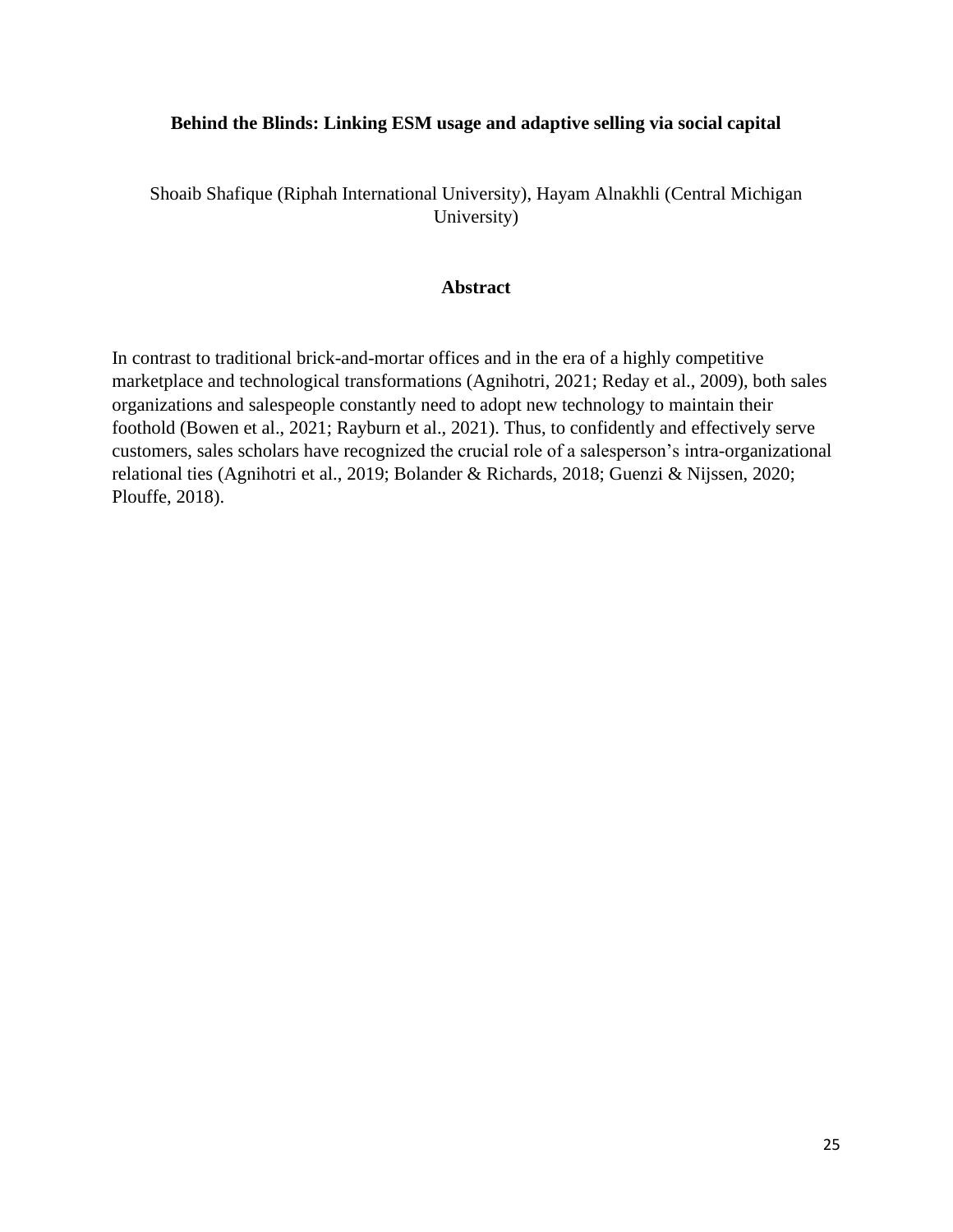## **Filling the Advanced Professional Sales Class Funnel – A Cross-Course Mentorship Program**

Mark D. Groza (Northern Illinois University), Charles H. Howlett (Northern Illinois University)

#### **Abstract**

A challenge of many professional sales programs is encouraging students to take additional sales courses beyond the *introduction to selling* course often required as part of a student's major or minor program. 'Selling' professional sales as an academic pursuit is an important goal for those in sales academia. This challenge is addressed by creating a cross-course, semester-long mentorship program where students of an upper-level advanced professional selling class are partnered with students from a lower-level principles to selling course. Throughout the semester, the pair is required to meet periodically to review sales topics and execute a telephone role play with the advanced sales student being the buyer. At the conclusion of the semester both the mentor and mentee are evaluated by each other and the professor and a portion of their final grade in their respective course is a function of their engagement in the mentorship program.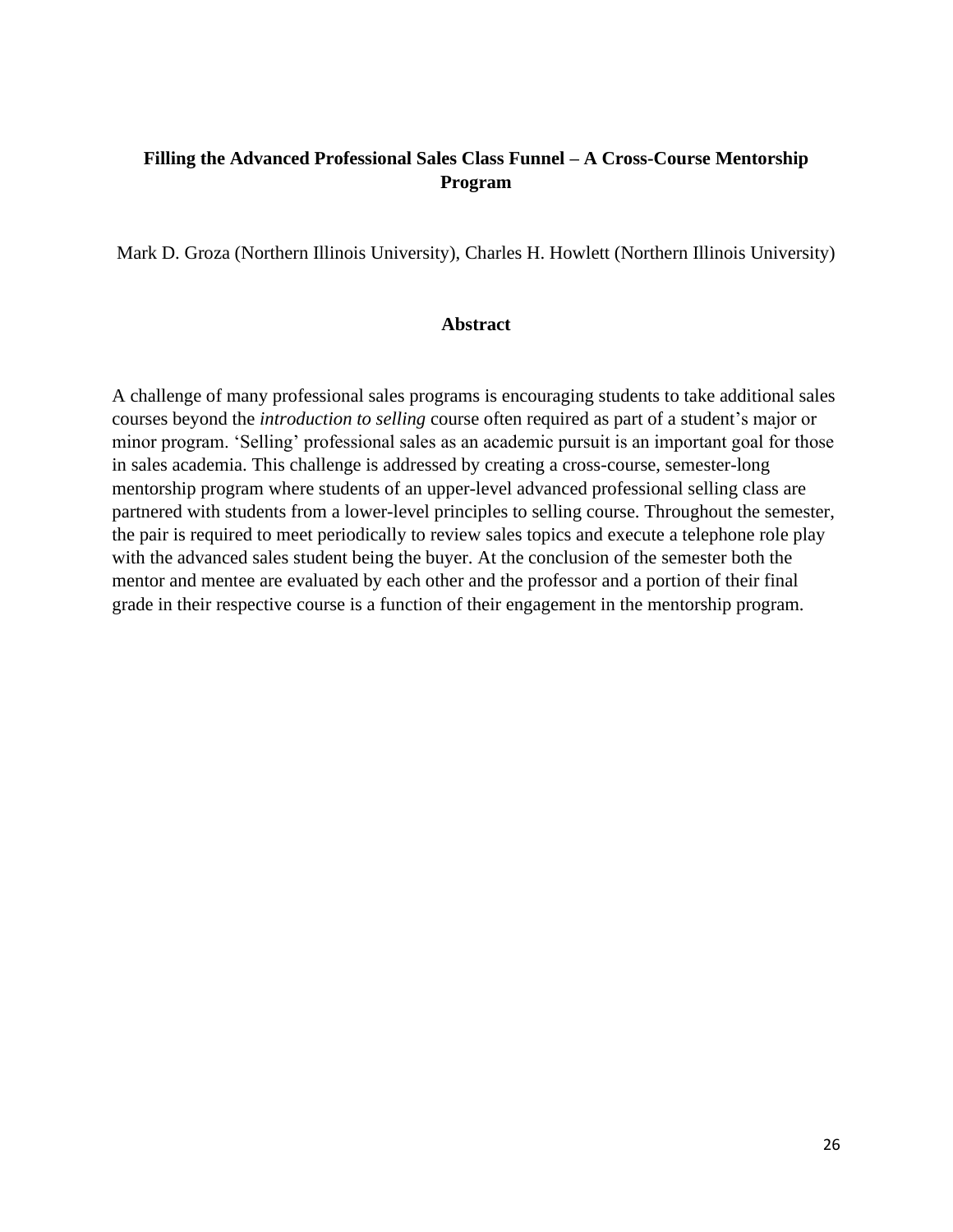#### **Application of MEDDIC Methodology for Internal Selling**

Michael Rodriguez (Campbell University), Stefanie Boyer (Bryant University)

#### **Abstract**

The following teaching innovation provides an opportunity for students to apply MEDDIC (Metrics, Economic buyer, Decision criteria, Decision process, Identify pain, and Champion) methodology to enhance sales professionals ability to "internal sell" for resources to support their sales opportunities. Internal selling is deemed as part of a professional's sales role in order to gain internal resources (i.e. engineering, product specialists, executive support) to support a current sales opportunity. The acronym MEDDIC and definition are defined in the following manuscript. Application and examples of MEDDIC are provided in a team-based format. The teaching innovation allows advanced sales students to qualify a sales opportunity internally. The following innovation walks the educator through the process of defining MEDDIC and takes action on sales opportunities.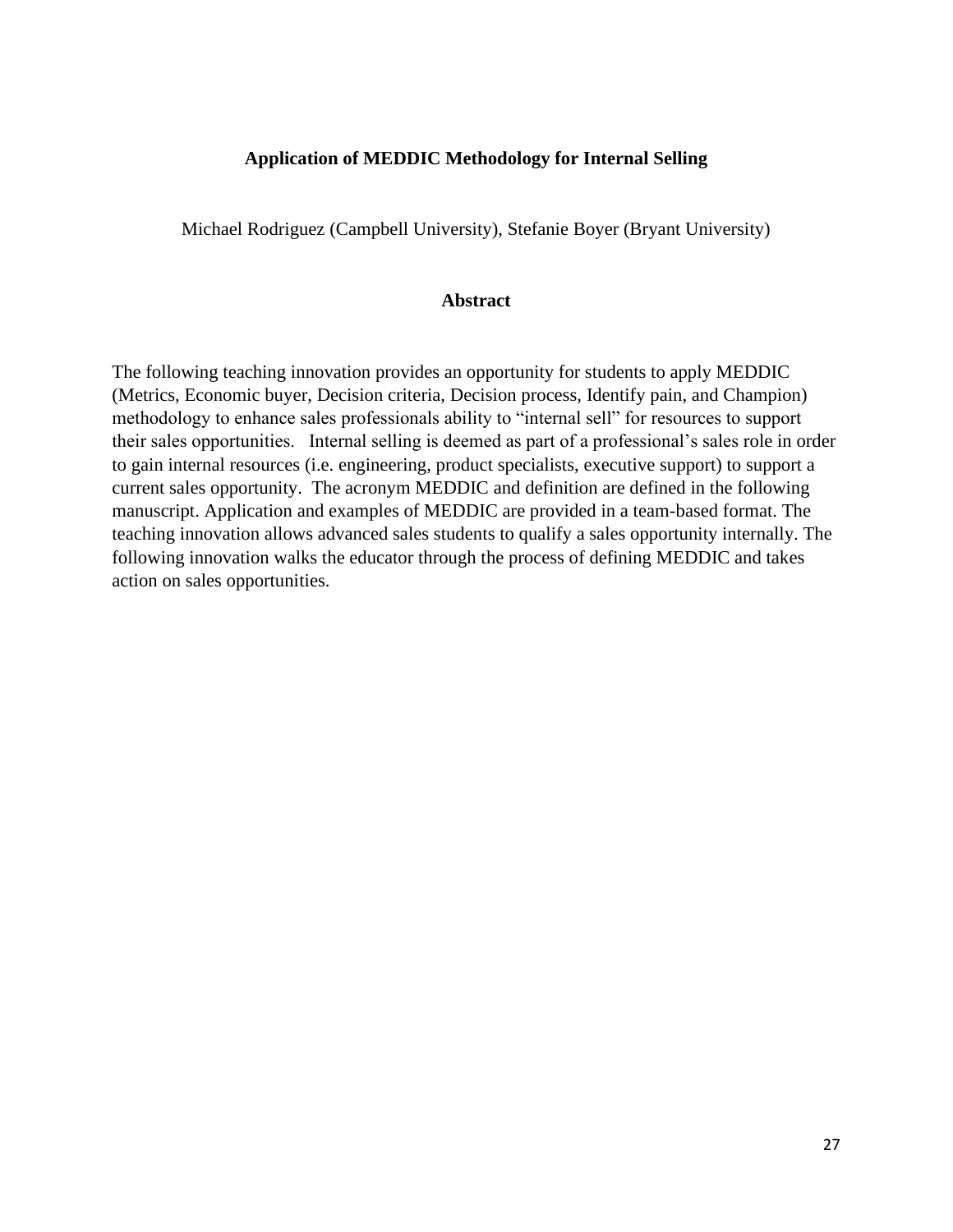## **Take Selling Out of the Box: Auction Style**

Linda Mullen (Georgia Southern University)

Students in most advanced and professional sales classes in universities are learning B-to-B selling skills. Do these skills apply to other sales situations? Will local auctions have similar methods implemented (ex: approach, needs, presentation, and closing)?

## **Activity**

Students:

- 1. are asked to go to an auction located near the university
- 2. check into the registration desk, are given a number for bidding
- 3. are required to stay for at least 2 hours. (do not have to buy anything)
- 4. check out at the registration desk when leaving to receive receipt for attendance
- 5. write a one-page single-spaced review of the experience and relevance to sales

#### **Take away**

Sales is sales…it comes in all shapes and sizes and can relate to the material learned in the classroom.

## **Handouts**

- 1. Assignment given to students
- 2. Reviews by students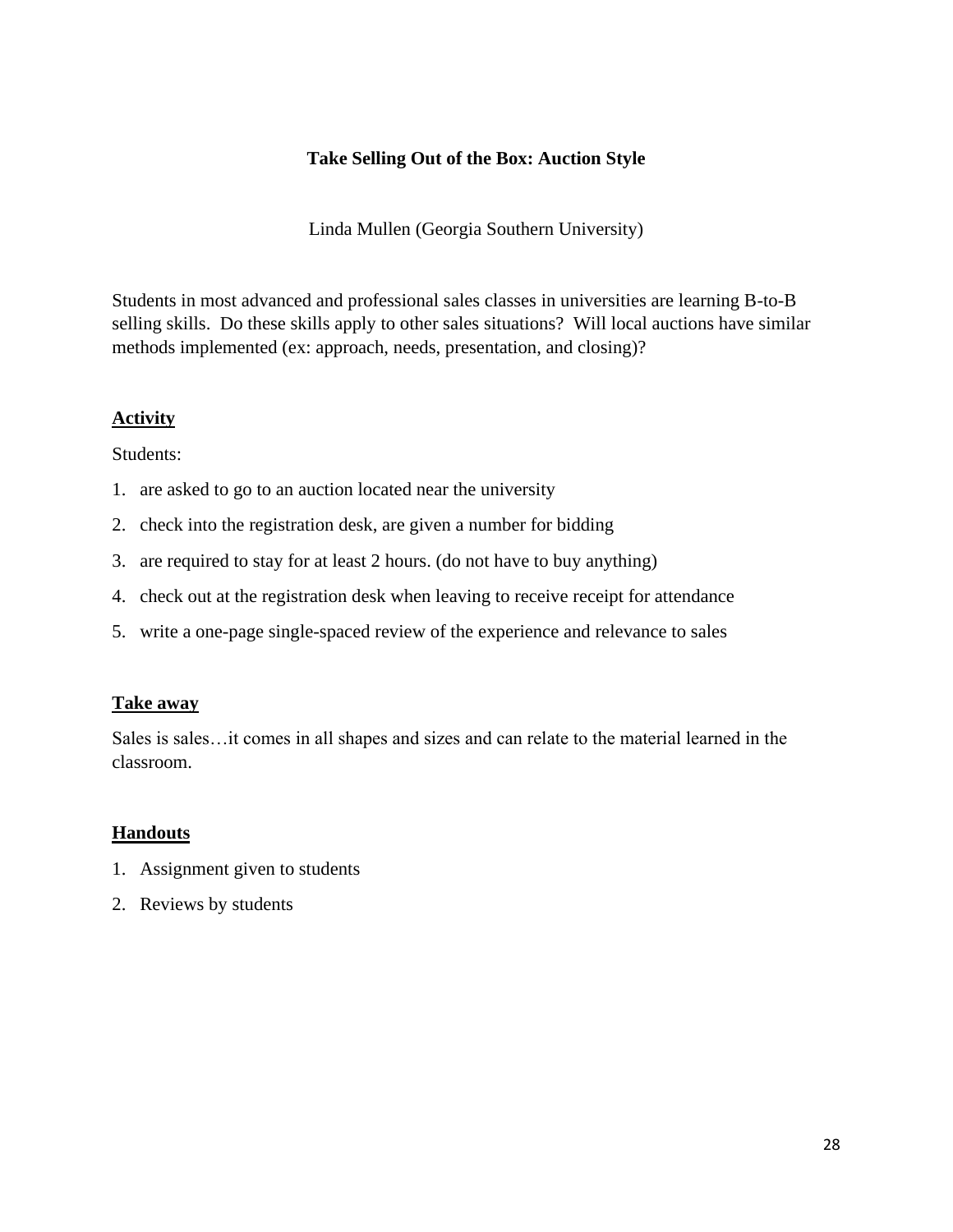#### **Is this really Sales?**

#### Jeffrey Hoyle (Central Michigan University)

#### **Abstract**

How can students apply sales skills to authentic situations while still in college. One way is by what is called service-learning or learning by doing. This requires engaging with community members and allowing students to use skills they have learned in the classroom and apply them to authentic/actual settings that allow for the acquisition of knowledge using activities outside the classroom walls, which is referred to as experiential learning. In MKT 460 - Organizational Selling - student teams work with community organizations, both Not-for-Profit and For-Profit. Once student teams are assigned to an organization a handoff e-mail is sent to each organization contact, student team is copied on the e-mail, to make the introduction and say the team will be in touch about next steps. The project includes establishing a scope of work (SOW), a written and oral report to the organization. The organization is given a rubric to grade the paper and presentation. Team grades are 60% based on the organization's evaluation and 40% on instructor's evaluation.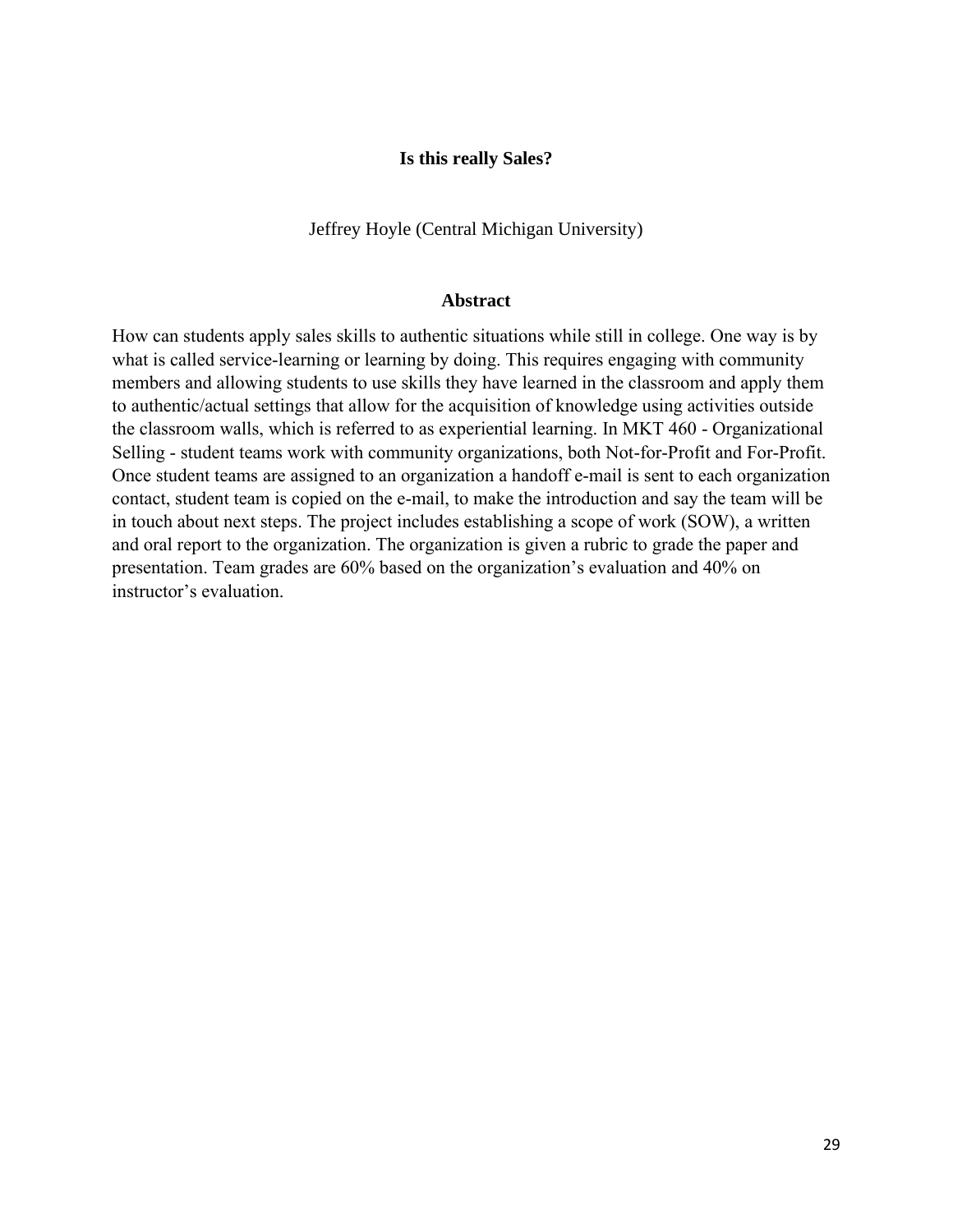## **Story Spine for Role Play Prep**

Robert M. Peterson (Northern Illinois University)

#### **Abstract**

Pixar, a computer animation film studio, has been highly successful when creating blockbusters: Toy Story, A Bug's Life, Monsters, Finding Nemo, Cars, and Incredibles. They have a code to their movies; it's typically called a "story spine". What is holding the story together for the reader/watcher? Most films follow a similar structure DNA code of storytelling that is represented by this approach:

- 1. Once upon a time…
- 2. Everyday…
- 3. Until one day…
- 4. Because of that…
- 5. Because of that…
- 6. Because of that…
- 7. Until finally…
- 8. Ever since then…
- 9. The moral of the story is…

When trying to get the students to have a "business conversation" vs. blasting the role play buyer with questions, seldom deviating from the script, I have become an old, frustrated man. To force them to think more broadly, as a problem solver vs. some seller with the "perfect" solution, they must prep by telling the Buyer Story for the actual role play. In short, they must narrate the story spine of their prospect's dilemma and pain points. It gets them thinking, compelled to lift their heads out their own preparation and become more reflective with what the buyer is truly struggling with.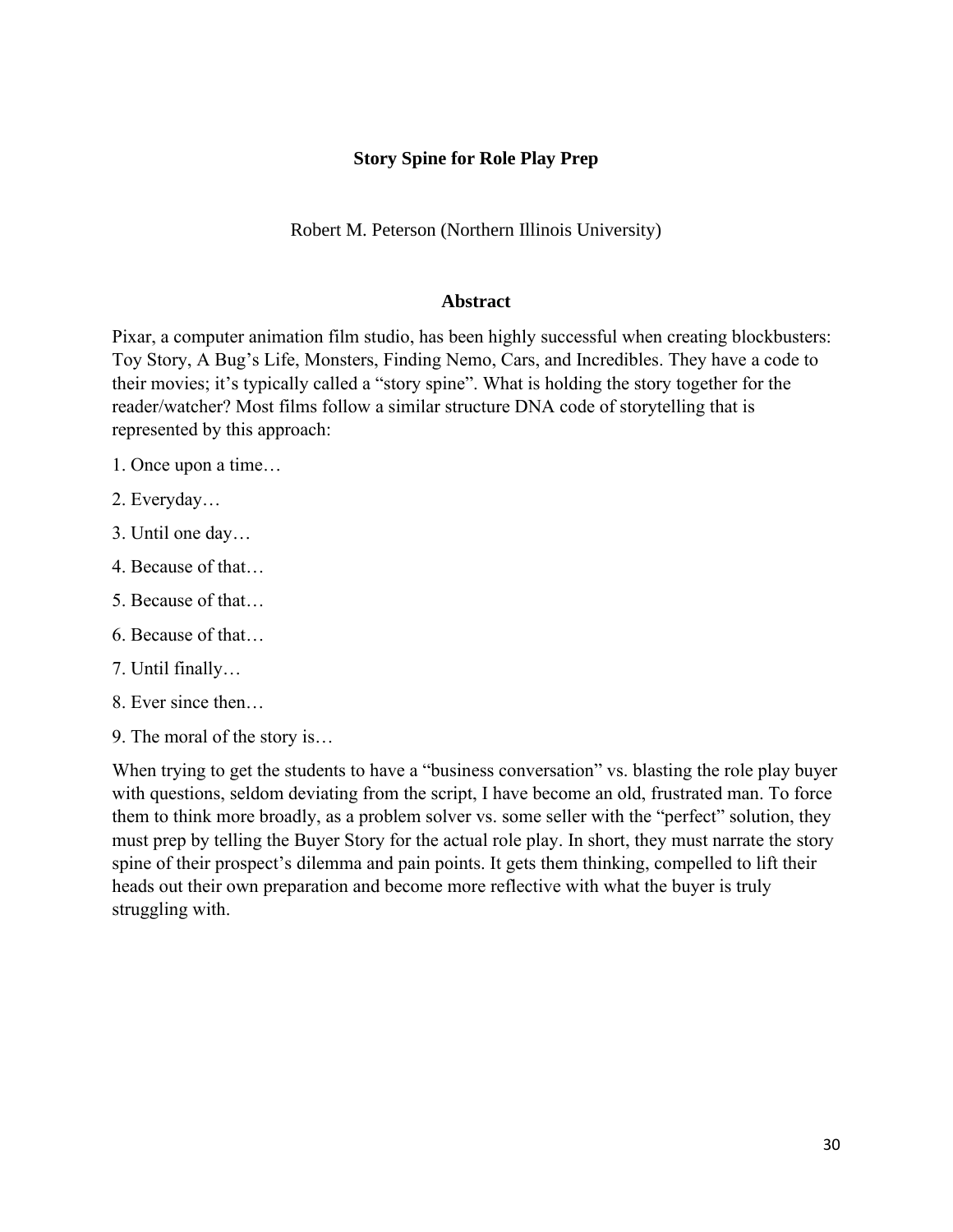## **Nailing the Asynchronous Class: Content and Street Videos, Minus the Dreaded Discussion Board**

Robert M. Peterson (Northern Illinois University)

## **Abstract**

Teaching sales courses asynchronously is challenging, highly detailed, and is missing what many of us cherish – the human interaction. Tasked with developing a graduate Digital Selling Strategies course and hearing/seeing honor stories of the insanity that is the discussion board, I knew there had to be better way. In short, I curated content from numerous sources (books are rare on the topic), then video recorded the most salient points of the articles/websites with PowerPoint slides and wrote a case (as there were none).

For each of the 8 modules I recorded interviews with industry experts, so it was not the "World according to the Rob. Finally, each week the teams tackle a digital sales case challenge and create a 4-8 minute video response presentation. They post to Blackboard, I give video feedback, they watch others' creations (easy since they are wickedly short videos) and grow through each week's "sales call". Outcomes were off the charts positive across the board…except for "my dysfunctional team".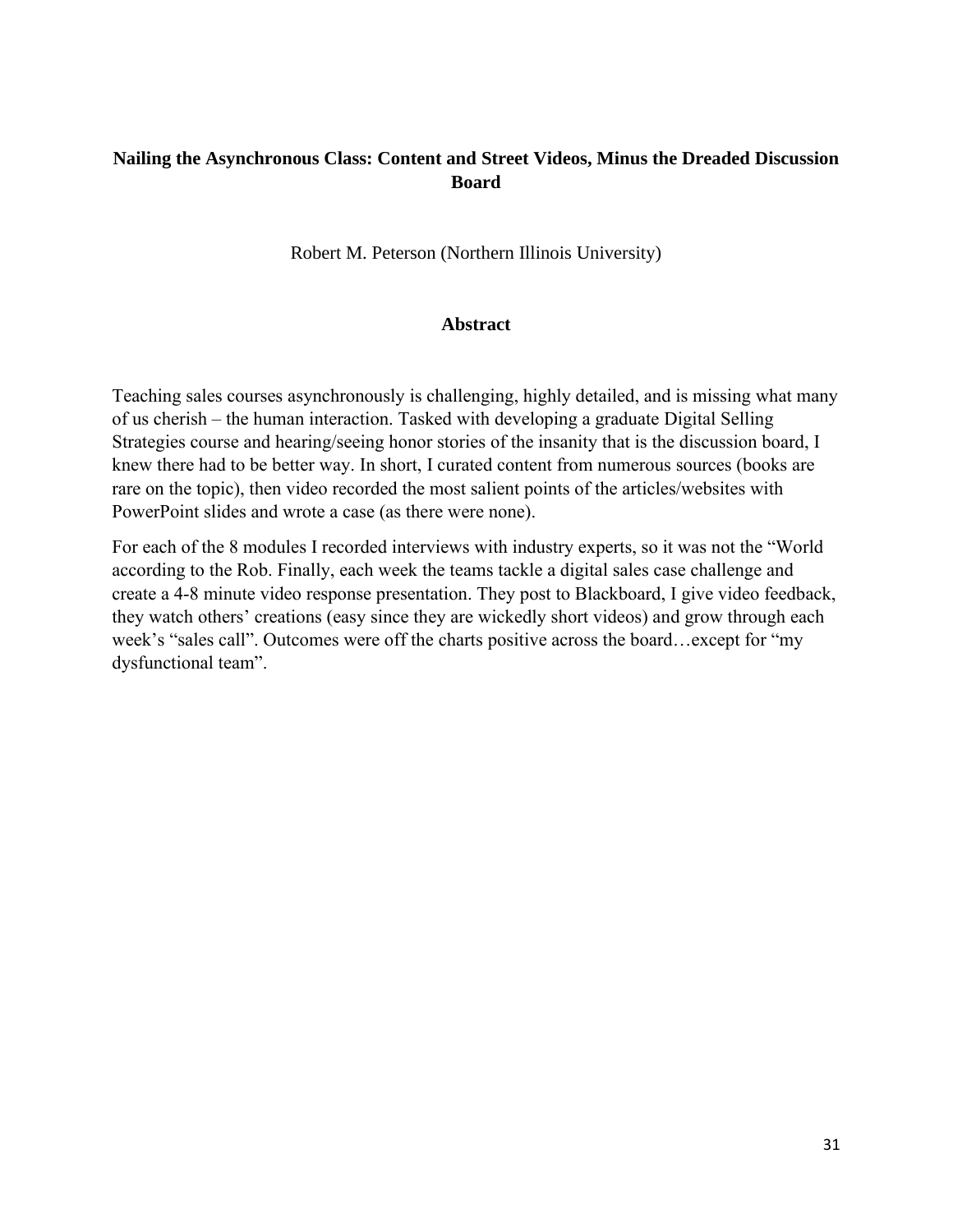## **Uncover Students Thinking by Empowering Them: Sales Management Case Study Creation Project**

Hayam Alnakhli, Benjamin Griffith (Central Michigan University)

## **Abstract**

Case studies have been used for years by various schools including businesses, law, physicians, and artists critiquing work. Like other forms of problem-based learning, case studies can be accessible for every age group, both in one subject and in interdisciplinary work. Further, case studies are a powerful instrument to enhance students' knowledge and optimize their learning experience through thought-provoking and developing skills such as problem-solving, decision making in complex situations, coping with ambiguities, and storytelling. However, a learning model that is focused on solving an issue and reflection during the problem-solving process has only, usually, been used. Consequently, students had never, to some extent, created a case study.

Our innovation is a team-based project that is focused on students creating a product (i.e., sales management case study). The creation process is valuable itself as it requires a higher level of critical thinking to approach case studies from different angles. Meaning, instead of solving challenges, students create them! As a result, help students develop critical skills and help them build expertise in a subject area.

In this group assignment, students have to create a real-life situation, as the group members interact with each other, they should create a situation related to a sales manager who is grappling with some challenges or problems that need to be solved. Additionally, as the group members dig deeper, they must concisely and clearly articulate their story, make it relatable, easy to read, and use good content formatting elements such as headers, bulleted lists, and bold or italicized text to help the readers–especially those that like to skim– find the most important parts and challenges of the case study.

The case study should include:

a. A description of the problems' context (a product/ service, an industry, sales teams, managerial practices).

- b. What are the key facts and factors contributing to the issues? (e.g., external factors or/ and internal factors)
- c. Supporting data, which can range from data tables to quoted statements or testimony, or any supporting documents, and references.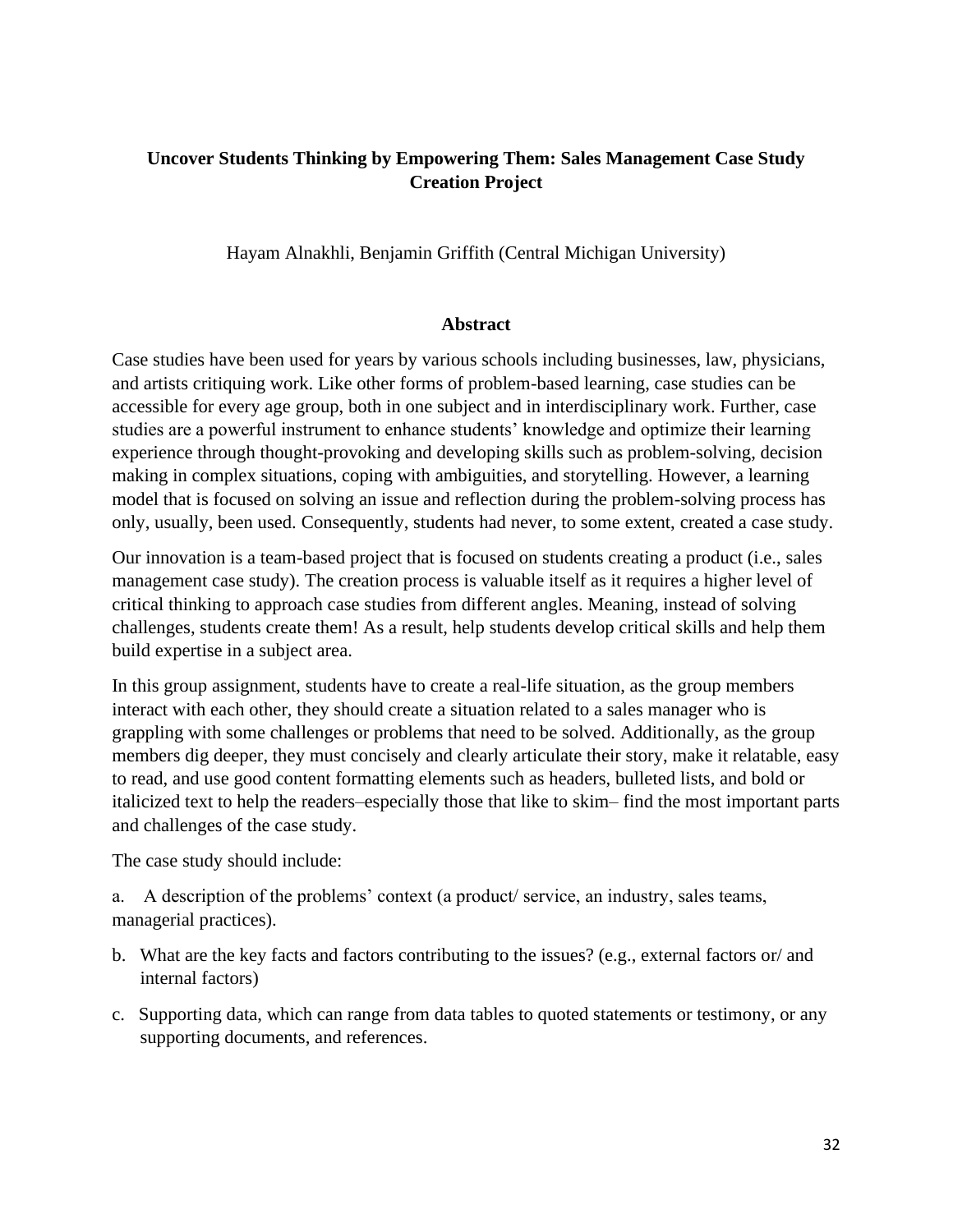## **Developing the Link Between Salesperson Use of Questions, Need Gap, and FAB Statements**

David Locander (University of Tennessee at Chattanooga), Barron W. Brown (Louisiana Tech University)

#### **Abstract**

This teaching moment is an in-class exercise designed to facilitate student understanding of the connection between salesperson use of questions, understanding the buyer's need, and the development of Feature, Advantage, and Benefit (FAB) statement(s). Students are given a handout with information about a product, potential customer, and a transcribed dialog with the buyer. Unbeknownst to the class, there are two versions of the handout with two different companies. Differences between the versions are found in the company name and the buyer's dialogue. After reading the scenario, students answer questions on the buyers needs and develop a FAB statement. After completing the handout, the teacher asks what was the buyers need? At this point there is a discrepancy among students. Once students figure out there are different versions, the teacher breaks down the differences in the types of questions, the importance of identifying the need, and differences in FAB statements.